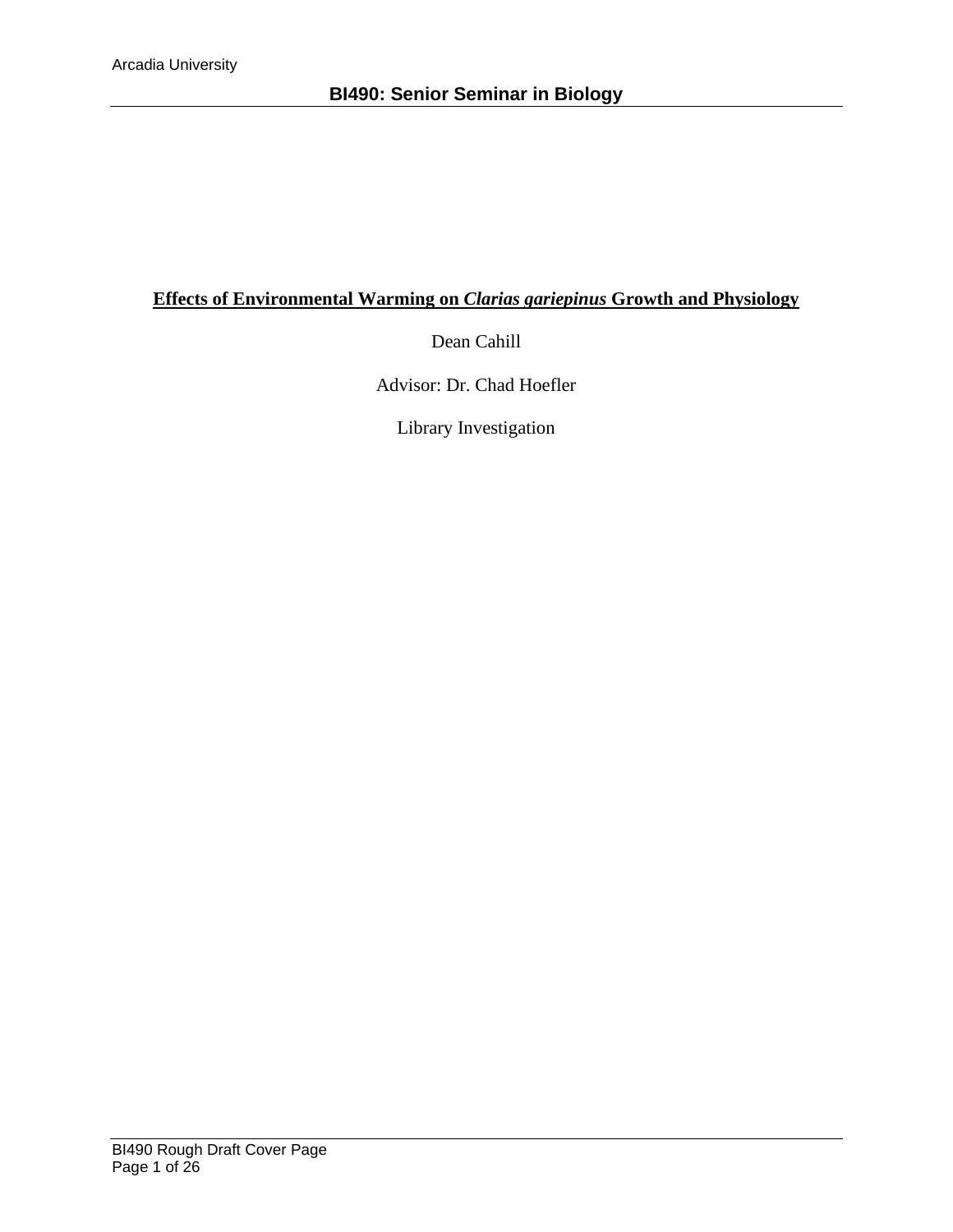### **Abstract**

Fresh water makes up about 0.8% of the Earth's surface and is home to six percent of its species. Environmental warming is projected to have a significant effect on freshwater systems as the century progresses. They are susceptible to irreversible damage because fresh water availability and temperature is dependent of climate. The *Clarias gariepinus,* or the African Catfish, is popular among aquaculture in Africa and Asia because of its rapid growth, quick reproduction, and hardiness. The goal of my thesis was to examine the effect of environmental warming and elevated temperatures on the growth and physiology of *Clarias gariepinus*  populations through a review of current literature. *Clarias gariepinus* that inhabited water temperatures of 40°C experienced lethality. Gastric Emptying Time (GET) decreased as water temperature rose. Food Conversion Rate (FCR) and Efficiency (FCE) both increased as water temperature rose. An increased GET with an increased FCE is consistent with similar research. Based on previous work this should have also increased growth rate, but it did not in these studies. No significant difference was observed between the growth of populations in different temperatures. Studies on other freshwater fish species have been done and some exhibit negative ecological results. Environmental warming effects on additional freshwater species have been variable. Only a small temperature range was observed in *C. gariepinus,* more values can depict if growth increases, decreases, or is sustained at higher temperatures. Comprehensive research needs to be done to examine trophic cascade effects.

## **Overview**

Environmental warming is currently occurring at an alarming rate in the world. A 41% increase in greenhouse gas emissions has increased the temperature of the atmosphere 1°C since 1750 and is expected to increase an additional 2°C by 2050 (Polley et al., 2013). This increase in atmospheric temperature will then affect freshwater ecosystems as well because freshwater availability and temperature are dependent on climate. Just about 0.8% of the Earth's surface is freshwater and it is home to 6% of its species. Freshwater is already exposed to multiple stressors like human disturbance and often is hurt by urbanization (Woodward, 2010). If we were to lose our freshwater ecosystems how could that affect human life?

The African catfish is native to Africa and can be found in parts of Asia today. It has become very useful in fish farming. Fish farming is very useful in these countries to help solve food shortages (Prokešová et al., 2015). The African catfish is so desired in fish farming because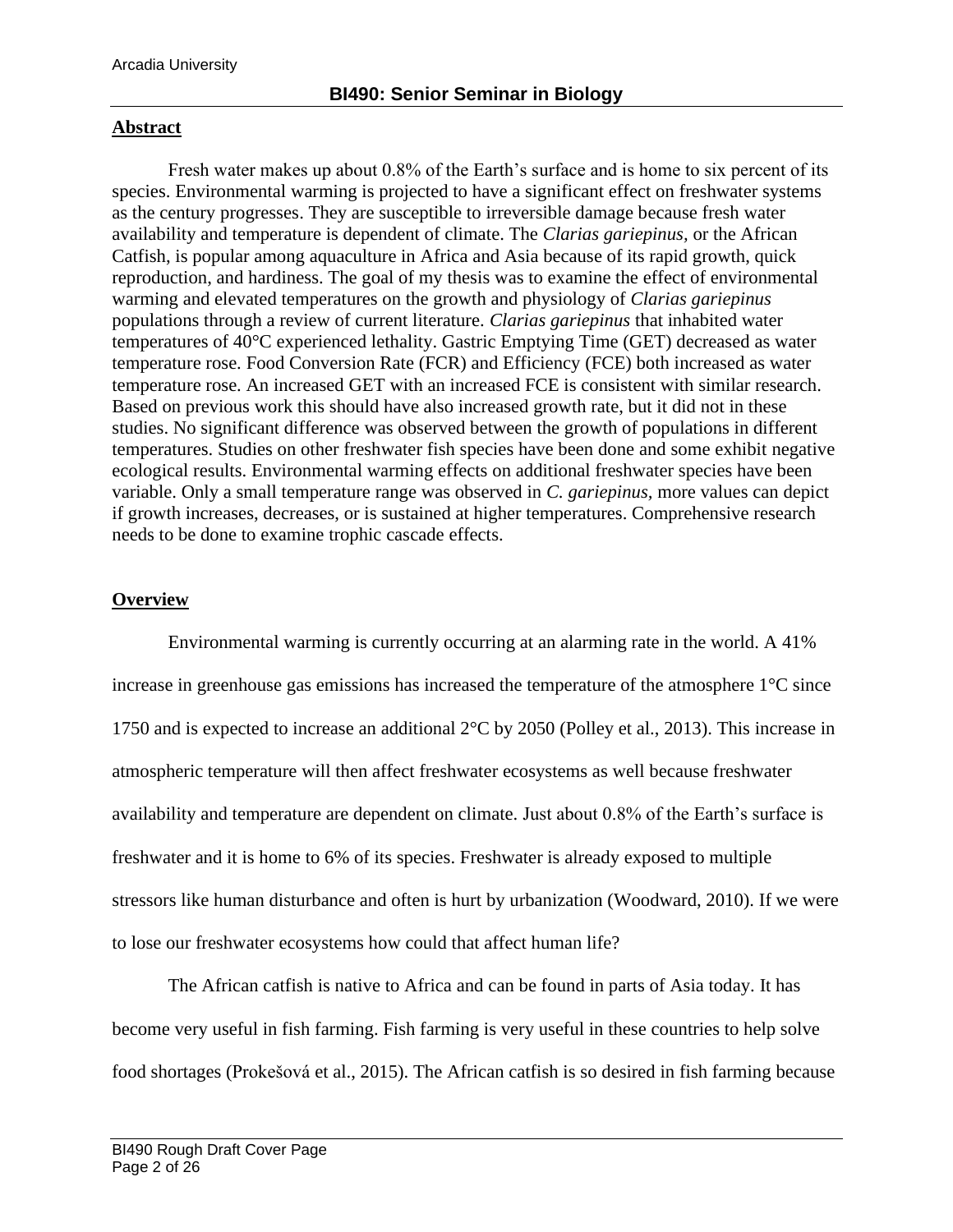#### **BI490: Senior Seminar in Biology**

it tastes good when cooked, can grow quickly, reproduces often, can live in low oxygenated waters, and is resistant to many diseases. (Alexandrova et al., 2021). My thesis will examine the effect environmental warming may have on these fish that are so important to societies now. We examined two studies that placed the fish in differing environmental temperature ranges. Things like growth, metabolism, and blood were analyzed. Fish that were placed in water temperatures at 40°C died shortly after being introduced. This was the highest temperature fish were exposed to and the only one where every test subject died due to temperature (Ogunji and Awoke, 2017). It was discovered that as water temperature rose so did the African catfish's ability to digest food and convert it into energy. That energy could then be used to grow and reproduce. Although no major differences were seen with growth at different temperatures, the data did show increased digestion and conversion ability. They also exhibited a greater ability to empty their stomach after eating. This could mean a greater appetite and ability to grow over longer periods of time (Kashimuddin et al., 2021).

Similar research was done on other freshwater species like largemouth bass, rainbow trout, and an entire freshwater ecosystem food chain from the highest to lowest level. Largemouth bass showed a better ability to lower their energy burned when relaxed. This gave them the ability to dedicate more energy to converting food into mass (White and Wahl, 2019). The study on rainbow trout discovered that when the water temperatures were highest in the summer it stunted their appetite and growth (Morgan et al., 2001). The study on the entire freshwater ecosystem food chain found that different levels of the chain were affected in different ways. The highest and lowest levels exhibited greater growth but the two middle layers of the food chain each decreased in abundance as temperatures rose in the water (Mulhollem et al., 2016).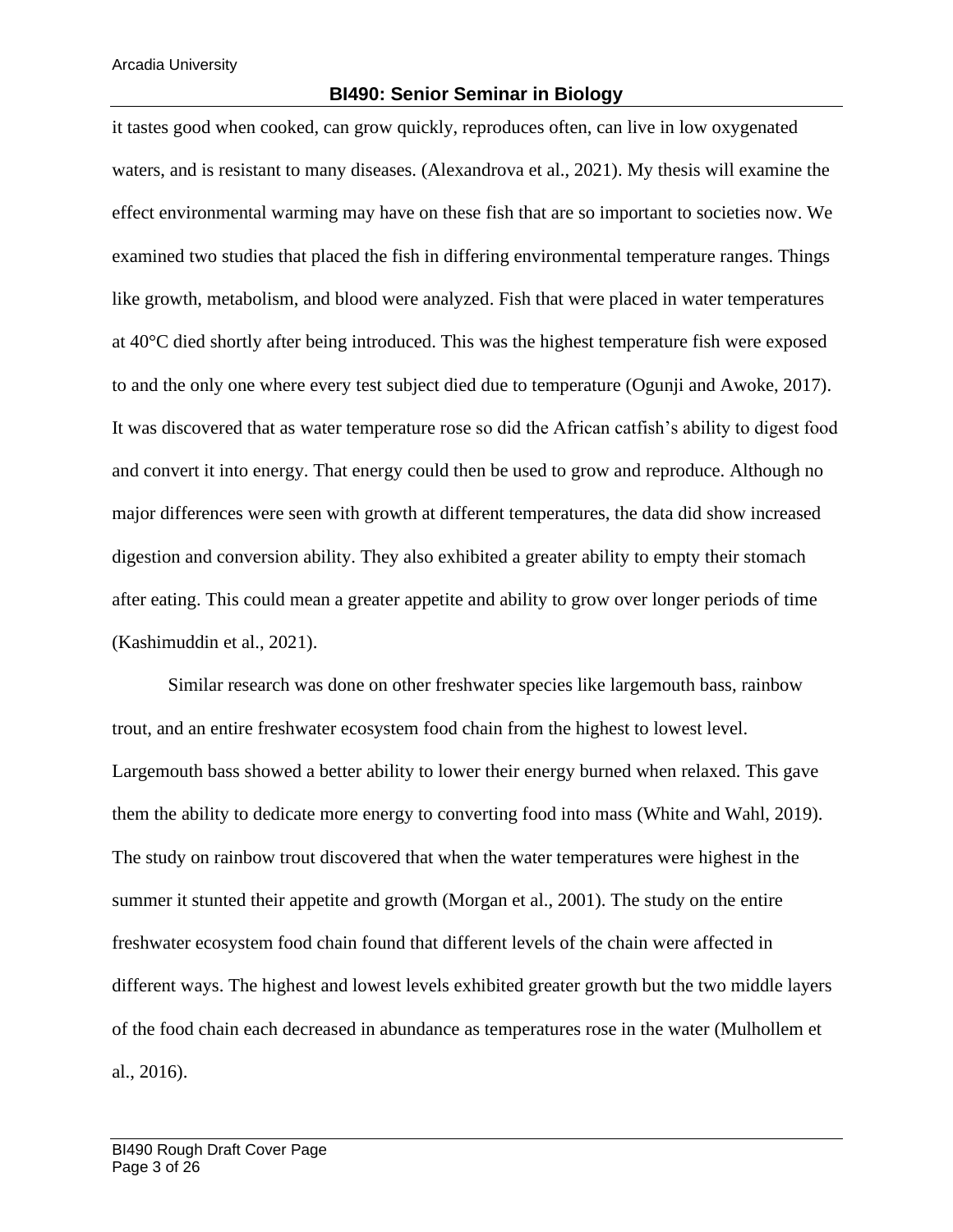#### **BI490: Senior Seminar in Biology**

More studies need to be done taking into account the specific effects of a raised water temperature on freshwater ecosystems at different ranges. This will paint a better picture on what we may expect to see in the future if we do not stop our current environmental impacts. More specifically, more research needs to be done on the African catfish and the effect this may have on them. The fact they died at 40°C is alarming and testing should be done at a wider temperature range. If African catfish were severely impacted in a negative way that could mean a major food crisis in many regions of Africa and Asia that rely on their farming. More research on these effects can help the government make more educated decisions regarding the status of many environmental laws or urbanization decisions. Reducing human impact is the only way we can combat this issue.

#### **Introduction**

Environmental warming continues to have a significant impact on precipitation patterns, increased wildfires, extreme droughts, glacial retreat, and atmospheric warming. Atmospheric warming leads to a modified amount and distribution of precipitation annually. It will increase the number of droughts and heat waves (Polley et al., 2013). Environmental warming directly affects the forage quantity, livestock production systems, soil C content, and livestock metabolism. Each effect has been a result of a 41% increase in greenhouse gases (GHGs) in the atmosphere since 1990 (Polley et al., 2013). GHGs block the emission of long wave infrared radiation into space, by doing this they alter the planet's ability to cool. Even if GHG usage was to decrease immediately, their presence would remain for hundreds of years (Polley et al., 2013). Increased GHG concentration has caused an increase of 1°C to the atmospheric temperature since 1750. It is projected to increase an additional 2°C by 2050 (Polley et al., 2013). Land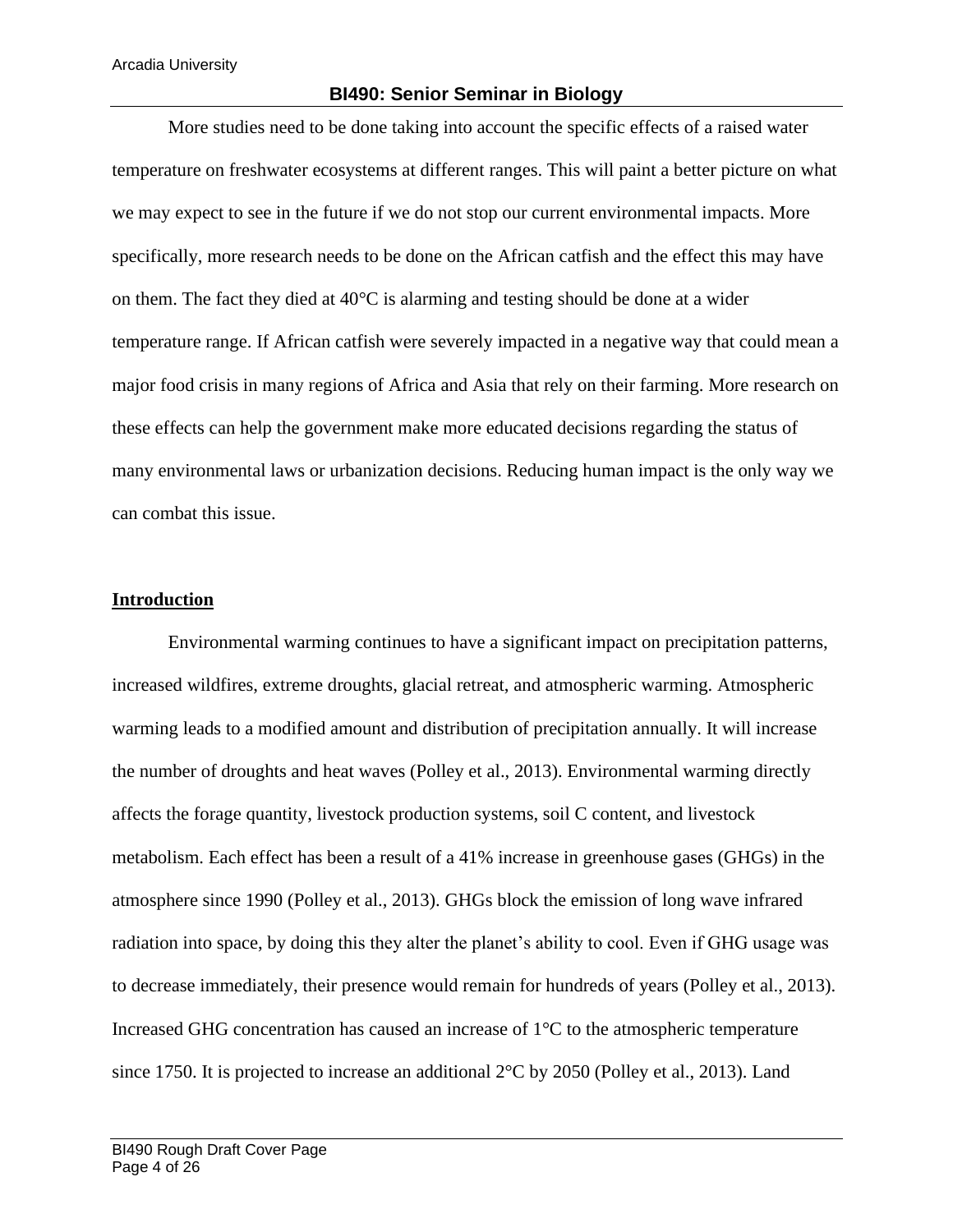### **BI490: Senior Seminar in Biology**

surface temperatures in the northern hemisphere could see a 40% increase to the global average by the end of the 21<sup>st</sup> century (Shuhua, 2021). The rate of warming in the Amazon rainforest has been increasing 0.25°C every decade. Drying trends have been observed since the 1970s in the Amazon and it is projected to continue to increase throughout the 21<sup>st</sup> century. Rainforests themselves have a significant effect on global climates, in which deforestation itself is a driver of environmental warming (Malhi, 2008). A loss of 30-40% of the Amazon rainforest is expected to drive the region into a permanent drier state (Malhi, 2008). The Arctic is responsible for its effect on most of the world's oceans and global climate systems. Findings show that environmental warming's largest effect is the reduction of Arctic sea ice. The trend has lasted since the 1980s, and in the summer of 2018 the coverage of Arctic sea ice was recorded the lowest ever at 3 million square km (Shuhua, 2021). The melting of the Arctic sea ice has major ecological repercussions. It will alter the albedo of the Earth's surface because pure sea water only reflects 5% of solar rays. A mixture of sea water and sea ice is able to reflect 85% of solar rays. The Arctic sea ice is responsible for regulating many of the Earth's temperatures by reflecting that solar radiation into space. Sea water has absorbed an increased amount of heat. This led to a warming trend causing more sea ice to melt and the creation of a vicious cycle of environmental warming (Shuhua, 2021).

Environmental warming will immensely affect freshwater ecosystems. Despite already suffering from the exploitations of human usage, climate change adds to the risk (Woodward, 2010). The quantity of water is one of the initial effects first noticed due to increased run-off patterns from environmental warming (Dallas and Rivers-Moore, 2014). Water quantity can become limited by just a 10% change in precipitation that causes a 20-30% change to run-off (Dallas and Rivers-Moore, 2014). Prolonged precipitation overfills bodies of water, and they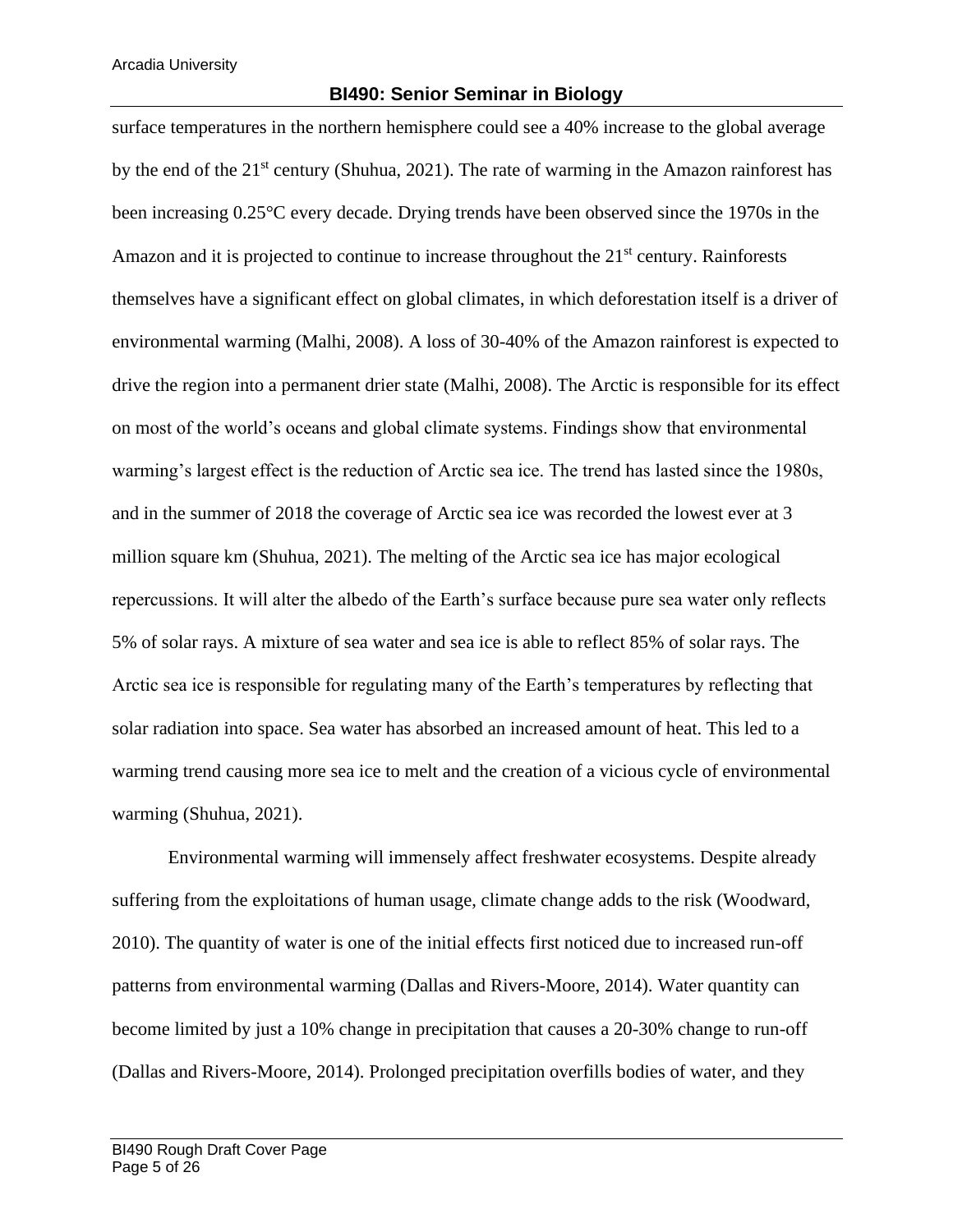#### **BI490: Senior Seminar in Biology**

begin to exceed their water shed. Once the water shed is exceeded, run-off increases. Increased water temperatures lower the water's solubility to oxygen and other gases. Elevated water temperatures also contribute to a doubling of chemical reaction rates and a rise in microbial activity. Together, they can all be ruinous to freshwater ecosystems (Dallas and Rivers-Moore, 2014). Long periods of dry weather seen from environmental warming lowers the movement of water in streams and rivers. This is referred to as low flow and it directly results in decreased food production, water quality, and habitat availability (Sørensen et al., 2009). Regional climate change patterns like extreme droughts and precipitation contribute to low flow and increased surface run-off respectively (Dallas and Rivers-Moore, 2014). The reason that freshwater ecosystems are susceptible to irreversible damage is that many of the species are incapable of relocating habitat loss or destruction. Water sources are reduced by habitat fragmentation (Woodward, 2010). These ecosystems also suffer from exposure to multiple anthropogenic stressors like visitor disturbance and urbanization. Freshwater temperature and availability are also completely reliant on the climate (Woodward, 2010). Fresh water constitutes about 0.8% of the planet's surface and it houses 6% of the Earth's species. The biodiversity of all freshwater ecosystems is at risk from environmental warming regardless of the differing regional effects (Woodward, 2010).

The *Clarias gariepinus*, is referred to as the African sharp-tooth catfish or the African catfish (Figure 1). It is classified under *Clarias* spp and it is native to the subtropical and tropical fresh waters of Africa and Asia (Prokešová et al., 2015). Its potential as an aquaculture species spiked its cultivation in the 1990s. The species quickly spread throughout Europe, Asia, and Latin America. The fish was able to make its way into natural waters through flooding and escape from aquaculture ponds. Naturally, they are carnivorous, but they portray omnivorous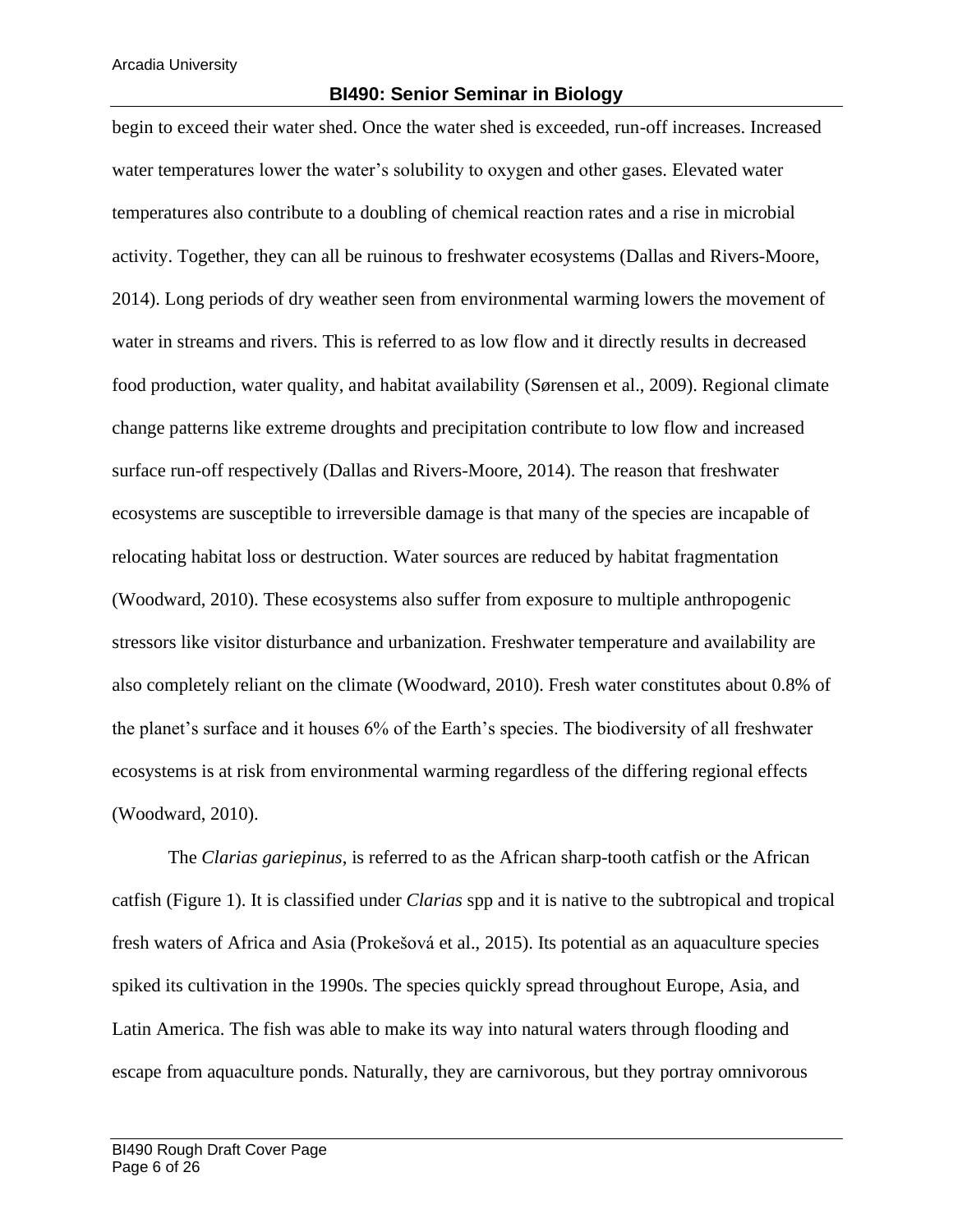behavior. Their diet is composed of detritus, phytoplankton, fruits, seeds, birds, fish, and small mammals. They also can utilize vegetal protein from feeds (Prokešová et al., 2015). The muscle and caviar are composed of a full range of essential amino acids, high protein counts, and low lipid contents indicative of the fish having a high nutritional value (Alexandrova et al., 2021). The meat composition is on average: 15-20% crude protein, 4-7% crude fat, 3.5-4.5% ash, and 70% moisture. When consumed, studies show it can reduce cardiovascular disease (Alexandrova et al., 2021). They have very few intramuscular bones and are scaleless. They have a high fecundity and develop quickly, reaching commercial weight of 1kg in just one year and sexual maturity in less than one year (Păpuc et al., 2019). Females can spawn multiple times within one year (Prokešová et al., 2015). Although the mechanism is not understood the African catfish is an obligate with the capability to also be a facultative air breather. It possesses gills to breathe in water and other organs in order to breathe air. Dendritic organs, suprabranchial membranes, and gill fans allow the African catfish to breathe air (Prokešová et al., 2015).



*Figure 1. An adult Clarias gariepinus (Gao and Gurd, 2019)*

African catfish rank as one of the most cultured freshwater finfish species in the world right now (Kashimuddin et al., 2021). They have been introduced into many countries' aquaculture for several reasons. The African catfish possesses one of the highest growth rates among fish species. Their breathing mechanisms allow them to live even in high stocking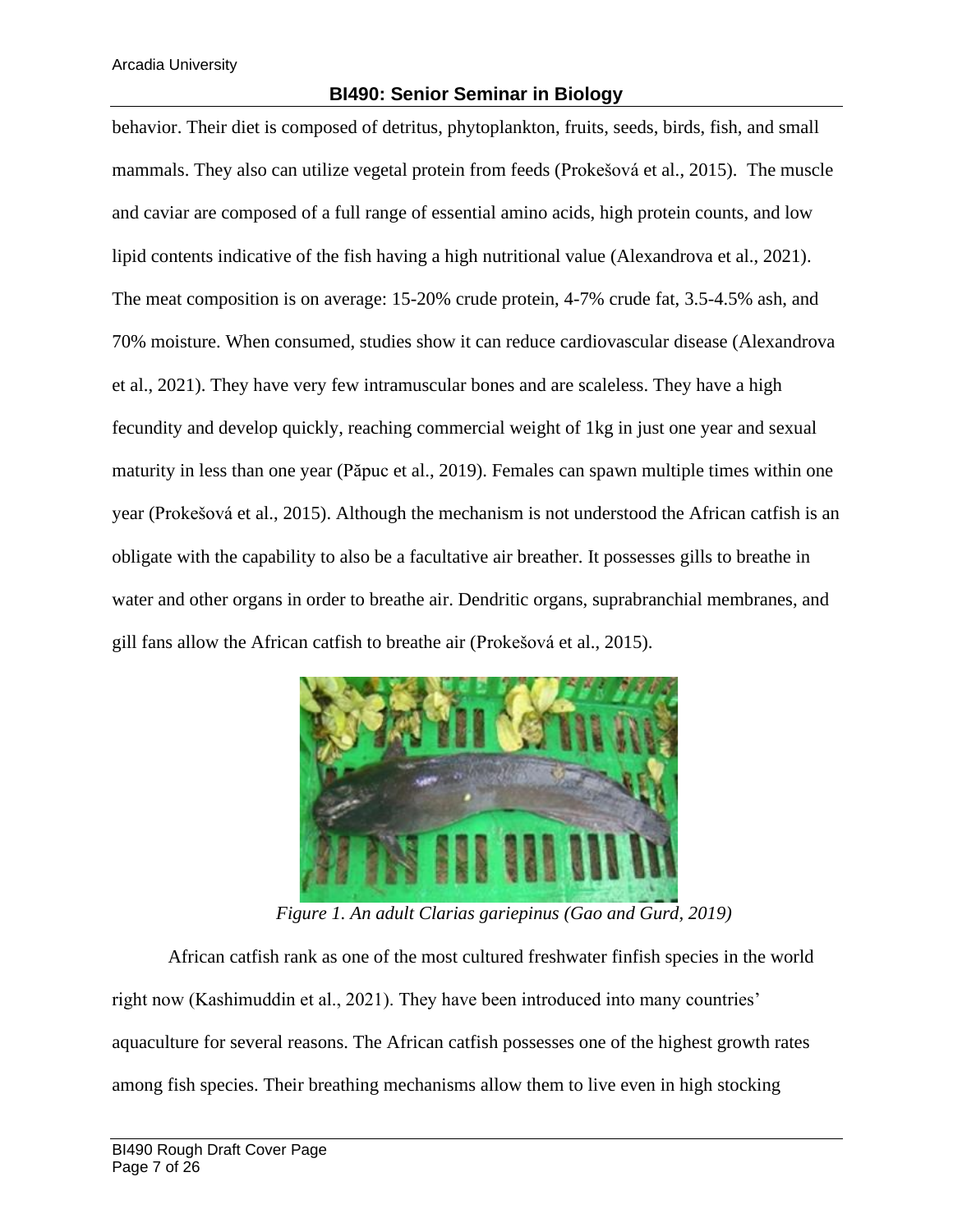densities of 300–400 kg m<sup>-3</sup>, low oxygen levels, high CO<sub>2</sub> levels, high ammonia concentrations, and organic pollution. (Prokešová et al., 2015). They have the ability to inhabit a wide range of habitats like traditional ponds, deep lakes, swamps, recirculating aquaculture system (RAS) tanks, or rivers. (Kashimuddin et al., 2021 and Radhakrishnan et al., 2011). The fish can adapt to new environments and are resistant to many diseases and parasites. Their fast development and diverse diet make them advantageous for cultivation. Several cost advantages come from their breathing mechanism. It allows them to live in hypoxic conditions saving oxygen reserves, electricity, and water volume. An oxygen level of  $3$ -6mg  $L^{-1}$  is still recommended to ensure metabolic processes can occur (Prokešová et al., 2015). This species is also one of the few fish that can withstand hydrogen sulfide as large adults (Prokešová et al., 2015).

Aquaculture is currently the quickest growing agricultural market. Scientific advances over the last 50 years have contributed to its rapid rise (Alexandrova et al., 2021). Almost 20% of Africa's protein intake comes from fish. Those fish populations are becoming very overstretched since most of those fish are wild caught. Fish farming alleviates the pressure on the ocean species and is working to solve Africa's food security issues. Population growth calls for the need to discover alternative protein sources like fish farming (Mulligan, 2015). Farmed fish are very efficient at converting feed into human edible food. About 10-15% of the calories fish consume is converted into food. That number is just 1% in beef production (Mulligan, 2015). The African catfish has become the preferred aquaculture species in African countries, surpassing Tilapia's popularity (Păpuc et al., 2019). Since 1980, the worldwide agriculture of African catfish has exponentially increased from 50 tonnes to 191,000 tonnes in 2010 (Prokešová et al., 2015). In 2016, 230,000 tonnes of *C. gariepinus* was produced worldwide. Nigeria and Kenya were two of the biggest producers reliant on the species (Păpuc et al., 2019).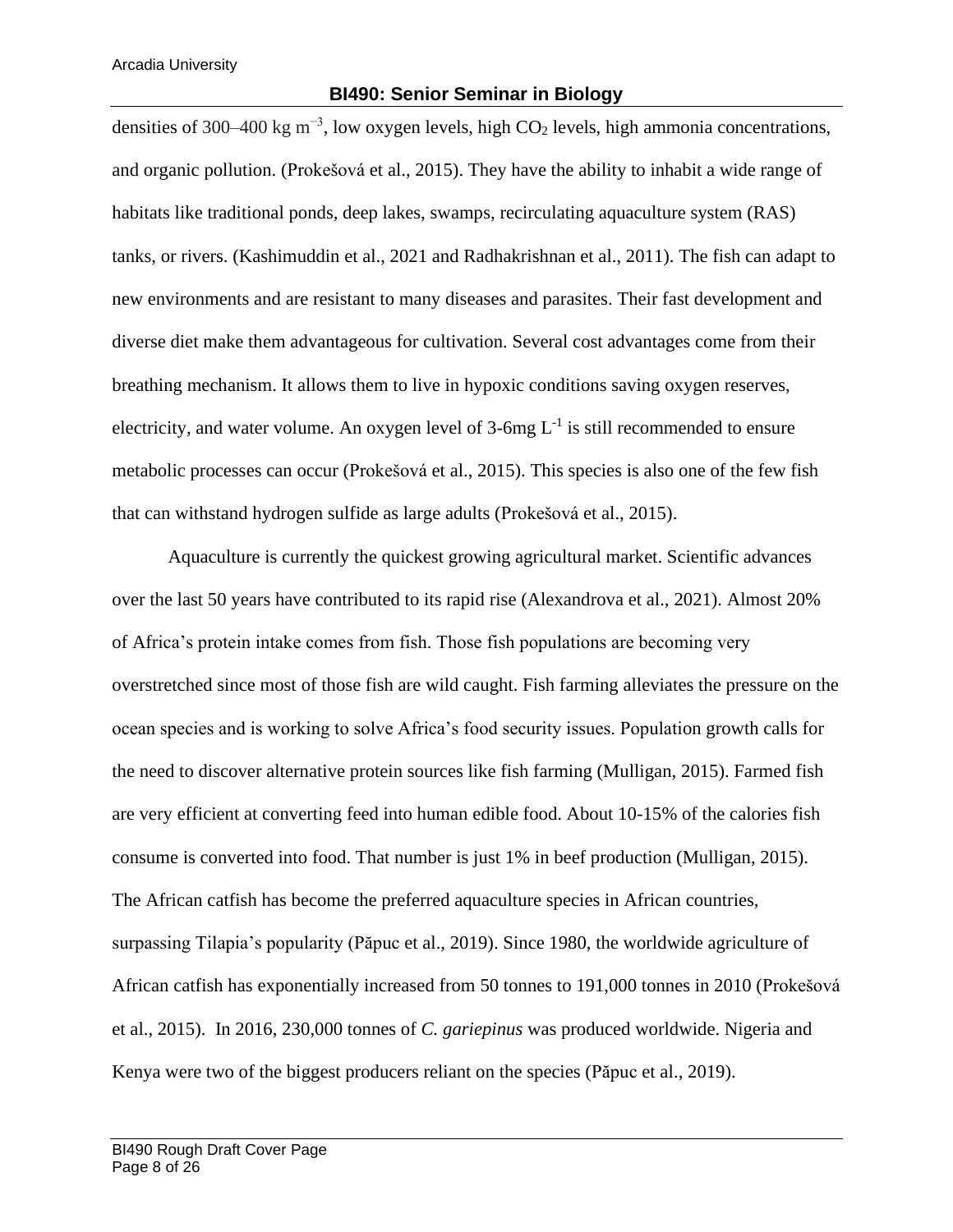Aquaculture continues to be a facet of our world that we may become even more reliant on as population numbers increase. *Clarias gariepinus* are a hardy and tolerant aquaculture species, but with the growing issues of environmental warming and climate change what can we expect to happen to this species when the impact to freshwater ecosystems is already evident? An adverse response to elevated temperatures from a tolerant species like the African catfish could be dangerous for other aquaculture or fish species. My thesis will examine the effect of environmental warming and elevated temperatures on the growth and physiology of *Clarias gariepinus* populations. It will look at two studies focusing on their growth, physiology, and other metabolic processes in different temperature ranges.

## **Current Investigations**

In 2017, a 56-day study was completed to examine the role temperature plays in the survival, growth performance, and hematology of *Clarias gariepinus* fingerlings*.* Each fingerling was randomly assigned a diet with a protein makeup of 41.97% dry matter, or a diet composed of 50% housefly maggot meal, 34% soya bean meal, 14.5% maize, 0.25% fish oil, 0.25% groundnut oil, and 1% vitamin premix. The mixture was pelleted, and sun dried. Ninety fingerlings made up the test group. They were acclimated for seven days and placed into nine different tanks equally. The initial average weight was  $4.33 + 0.03$  among the fingerlings. The tanks were equally divided among three locations: the laboratory, the greenhouse, and the outdoors. Tanks were regulated with three water temperature measurements daily. The laboratory and greenhouse experimental tanks were monitored daily to ensure proper dissolved oxygen, pH, nitrate, nitrite, and ammonia levels. The experimental tanks were cleaned every three days and all fish were in static water. They were fed a ration of 5% body weight per day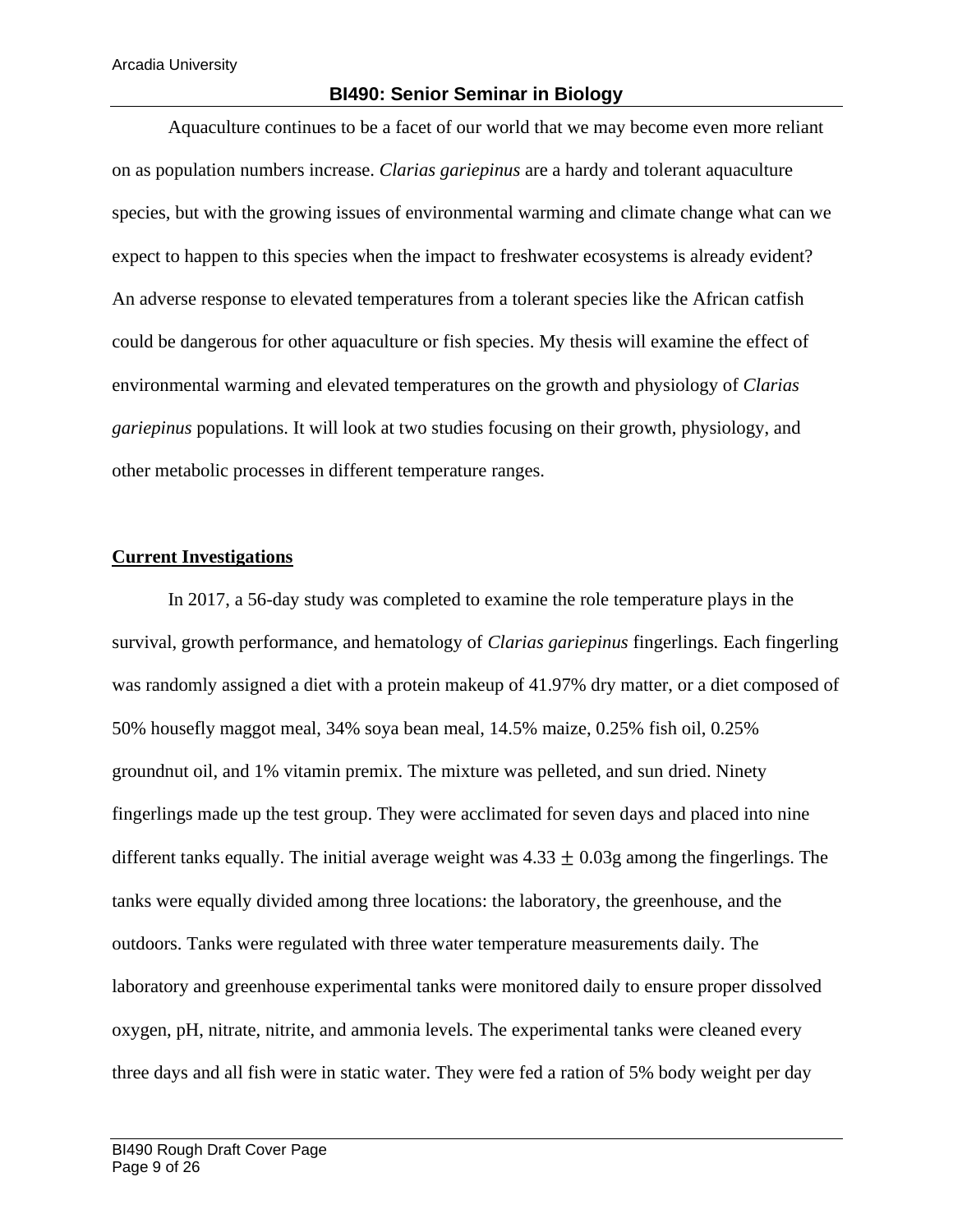twice a day. The percentage of food given daily was adjusted after the fingerlings were weighed in batches (Ogunji and Awoke, 2017).

Blood samples were taken from each fingerling at the conclusion of the experiment through the caudal vein. The blood was tested for the packed cell value (PCV). This was done with microhematocrit using a 25mm heparinized capillary tube. Red and white blood cell counts, and hemoglobin concentration was determined with methods by Blaxhal and Wedemeyer, respectively. Mean corpuscular hemoglobin (MCH) was calculated using: MCH (pg) = [Hb (g dl<sup>-</sup> <sup>1</sup>) x 10] / RBC (10<sup>6</sup>  $\mu$ 1<sup>-1</sup>). Mean cell volume (MCV) was calculated using: MCV (fl) = Hct / RBC ( $10^6$   $\mu$ l<sup>-1</sup>). Mean corpuscular hemoglobin concentration (MCHC) was done using: MCHC (g l<sup>-1</sup>)  $=[Hb (g d<sup>1</sup>) x 10]/Hct x 100$ . Gross energy was calculated based on these factors: crude protein =  $23.9$ kJ/g, crude lipids =  $39.8$ kJ/g, and Nitrogen-free extract =  $17.6$ kJ/g (Ogunji and Awoke, 2017).

After the completion of the 56 day study, growth was analyzed. Weight gain was determined by subtracting the initial weight from the final weight. Specific Growth Rate (SGR) was calculated based on this formula:  $SGR = (lnW_2 - lnW_1) / [(T_2 - T_1) \times 100]$  where  $W_1$  is the initial weight,  $W_2$  is the final weight, and  $T_1$  and  $T_2$  are the time in days. Food conversion ratio (FCR) was done by dividing the feed fed by the live weight gain. Protein efficiency ratio (PER) is equivalent to the live weight gain divided by the protein fed. All data was compiled into a oneway analysis of variance (ANOVA; Ogunji and Awoke, 2017).

Fingerlings emplaced into the greenhouse experimental tanks experienced mortality once the water temperature reached 40 $^{\circ}$  C. All fingerlings in the 40 $^{\circ}$ C water were deceased on the 8<sup>th</sup> day of habitat exposure. No significant mortality was observed in the other experimental areas. Temperature values differed significantly ( $p < 0.05$ ) between the three locations, with the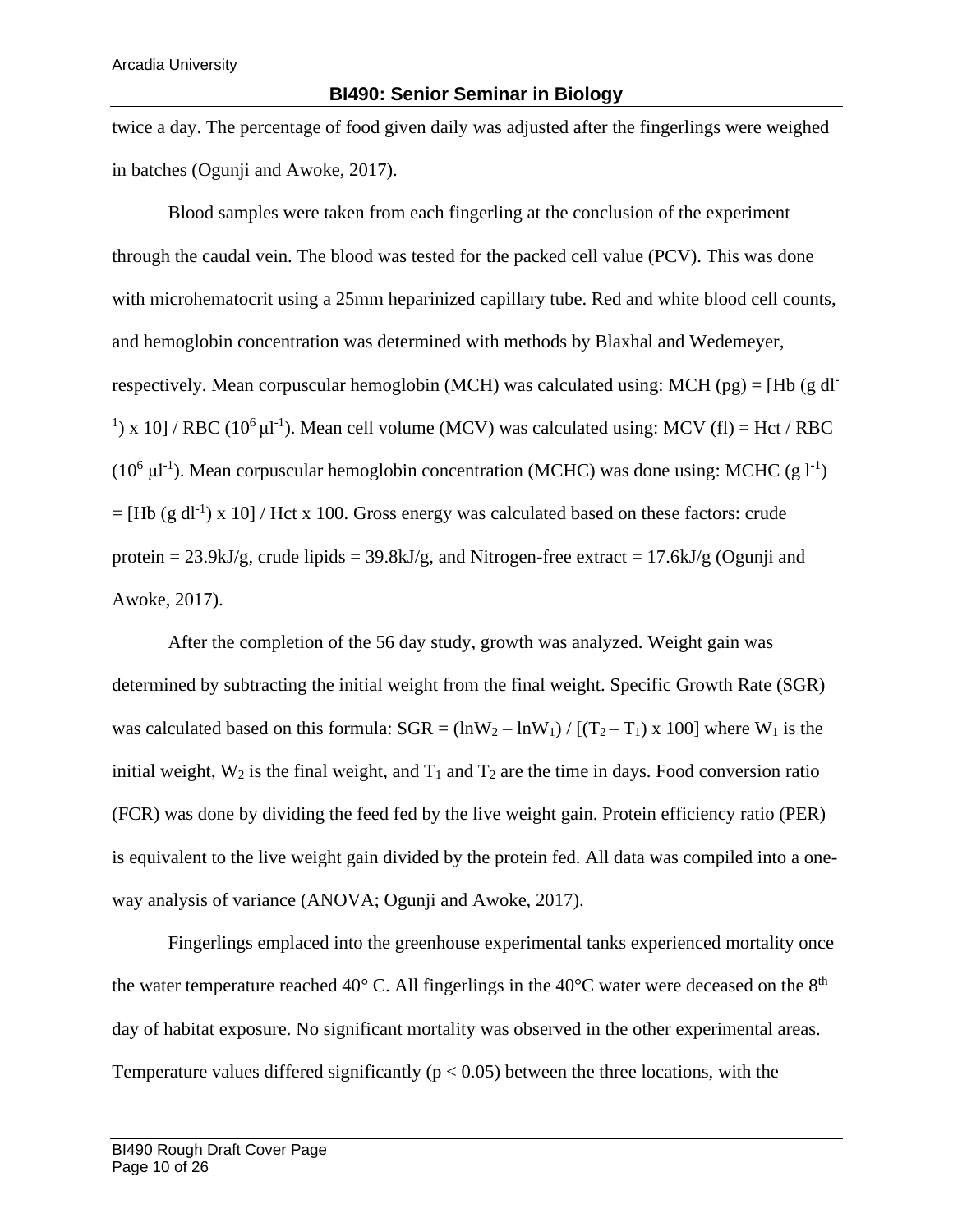greenhouse recording the highest temperature. The water levels were similar among the three locations. Dissolved oxygen, nitrate, nitrite, pH, and ammonia were not significantly different in each location ( $p < 0.05$ ; Fig. 1). MML201 represents the laboratory tank 20L treatment, MMO202 represents the outdoor tank 20L treatment, and MMG203 represents the greenhouse tank 20L treatment (Fig.1, 4, 5, and 6).

| Parameter          | MML20 <sup>1</sup>           | MMO20 <sup>2</sup>            | MMG20 <sup>3</sup>            |
|--------------------|------------------------------|-------------------------------|-------------------------------|
| Temp $(^{\circ}C)$ | $26.53 \pm 0.01^b$           | $26.06 \pm 0.01$ <sup>a</sup> | $31.52 \pm 0.00$ <sup>c</sup> |
| DO(mg/l)           | $5.17 \pm 0.14$ <sup>a</sup> | $5.33 \pm 0.17$ <sup>a</sup>  | $4.65 \pm 0.57$ <sup>a</sup>  |
| pH                 | $6.71 \pm 0.12^a$            | $6.72 \pm 0.12^a$             | $7.16 \pm 0.17$ <sup>a</sup>  |
| Nitrate (mg/l)     | $1.96 \pm 0.05^a$            | $1.96 \pm 0.05^a$             | $1.62 \pm 1.11$ <sup>a</sup>  |
| Nitrite (mg/l)     | $0.02 \pm 0.01$ <sup>a</sup> | $0.02 \pm 0.01$ <sup>a</sup>  | $0.00 \pm 0.00^a$             |
| Ammonia            | $2.56 \pm 0.72$ <sup>a</sup> | $2.37 \pm 0.14$ <sup>a</sup>  | $3.00 \pm 0.00^a$             |
| (mg/l)             |                              |                               |                               |

*Figure 2. Figure reproduced from Ogunji and Awoke, 2017. Table depicts the parameters for water quality in each of the experimental tanks for each treatment. Units for temperature were °C and mg/l for every other parameter. The only exception being pH. Values in the same row with different superscripts are significantly different (p<0.05).*

The nutrient composition of the maggot meal and the soybean meal used in the

experiment is presented in Fig. 2. The experimental diet used was composed of 41.97% crude

protein with only 3.56% of the diet being crude fat (Fig. 3).

| <b>Proximate</b>   |       | <b>Maggot meal</b> Soybean meal |  |
|--------------------|-------|---------------------------------|--|
| components $(\% )$ | (MGM) | (SBM)                           |  |
| Crude protein      | 44.87 | 43.78                           |  |
| Crude fat          | 7.38  | 3.67                            |  |
| Crude fibre        | 6.88  | 6.48                            |  |
| Crude Ash          | 7.95  | 5.96                            |  |
| Moisture content   | 7.35  | 5.63                            |  |
| NFE                | 25.57 | 34.48                           |  |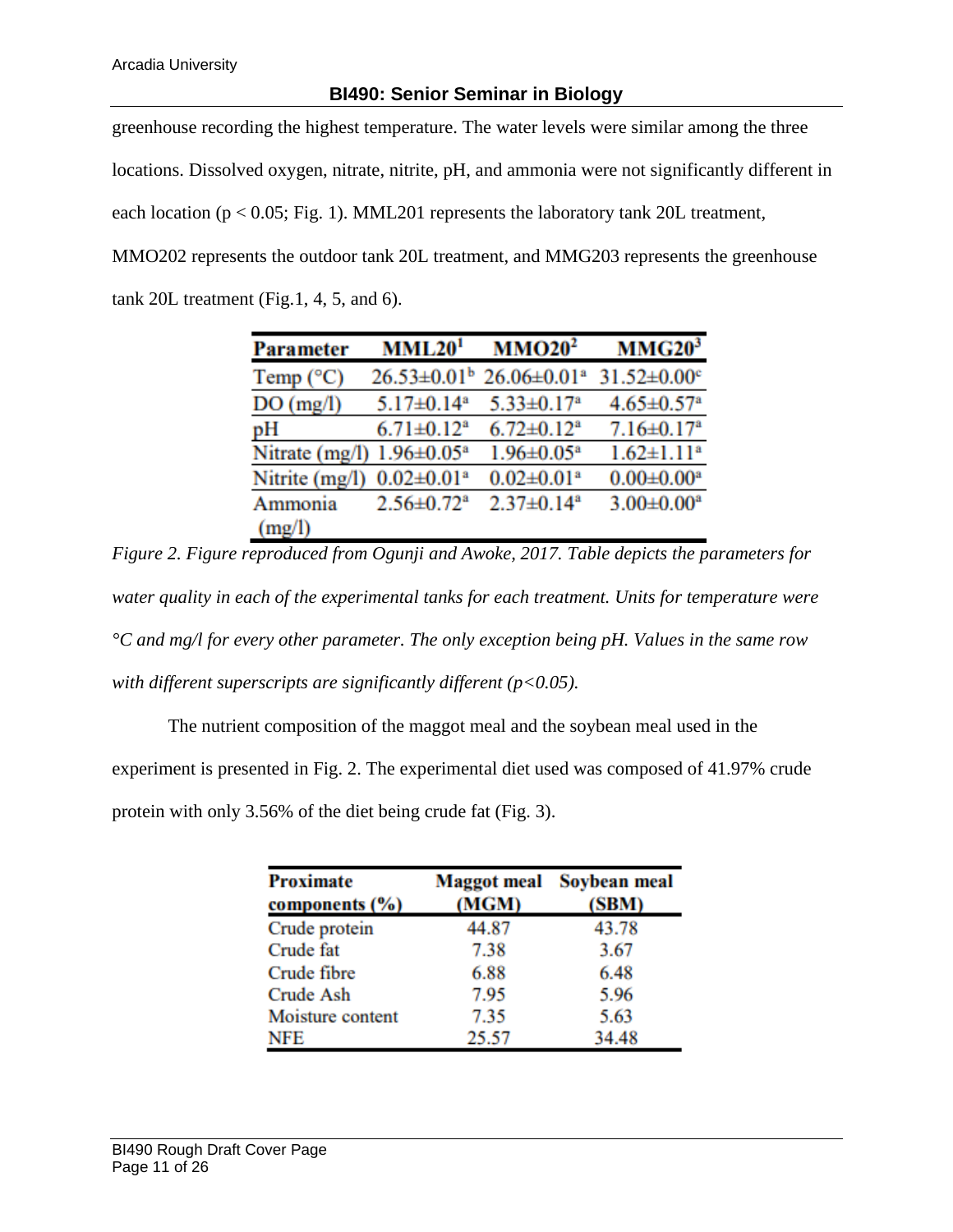*Figure 3. Figure reproduced from Ogunji and Awoke, 2017. Table depicts the composition of* 

*both the maggot meal (MGM) and the soybean meal (SBM) used for the fingerling diet. Table* 

*separates the components by protein, fat, fiber, ash, moisture content, and nitrogen-free extract.* 

| <b>Parameter</b>  | Diet  |
|-------------------|-------|
| <b>Dry Matter</b> | 91.95 |
| Crude protein     | 41.97 |
| Crude fat         | 3.56  |
| Crude fibre       | 2.54  |
| Crude Ash         | 7.69  |
| Moisture content  | 8.05  |
| <b>NFE</b>        | 36.19 |

*Figure 4. Figure reproduced from Ogunji and Awoke, 2017. Table breaks down the components of the experimental diet used in the study. Like other figures, NFE is the nitrogen-free extract.* 

Fingerlings that were fed the experimental diet during the 56 day period experienced an increase in their initial mean weight from 4.33g to 13.10g. Individual measurements from MML20 fish displayed the highest MWG and SGR, followed by fish from the MMO20 group. MWG was the highest in MML20 (Fig. 4). MMG20 had no data for all parameters because all the fish died before measurements were taken. No significant difference was found in PER between either group (Fig. 4).

| <b>Parameters</b>  | <b>MML20</b>                  | <b>MMO20</b>                  |  |
|--------------------|-------------------------------|-------------------------------|--|
| Initial Weight (g) | $4.34 \pm 0.26$ <sup>a</sup>  | $4.33 \pm 0.03^a$             |  |
| Final Weight (g)   | $13.10 \pm 1.47$ <sup>c</sup> | $11.17 \pm 1.93$ <sup>e</sup> |  |
| Weight Gain (g)    | $8.76 \pm 1.21$ <sup>c</sup>  | $6.83 \pm 1.94$ <sup>c</sup>  |  |
| FCR <sup>1</sup>   | $1.61 \pm 0.10^b$             | $1.67 \pm 0.73$ <sup>b</sup>  |  |
| SGR <sup>2</sup>   | $1.96 \pm 0.10^{\circ}$       | $1.64 \pm 0.30$ <sup>c</sup>  |  |
| PER <sup>3</sup>   | $0.21 \pm 0.03$ <sup>c</sup>  | $0.16 \pm 0.05$ <sup>c</sup>  |  |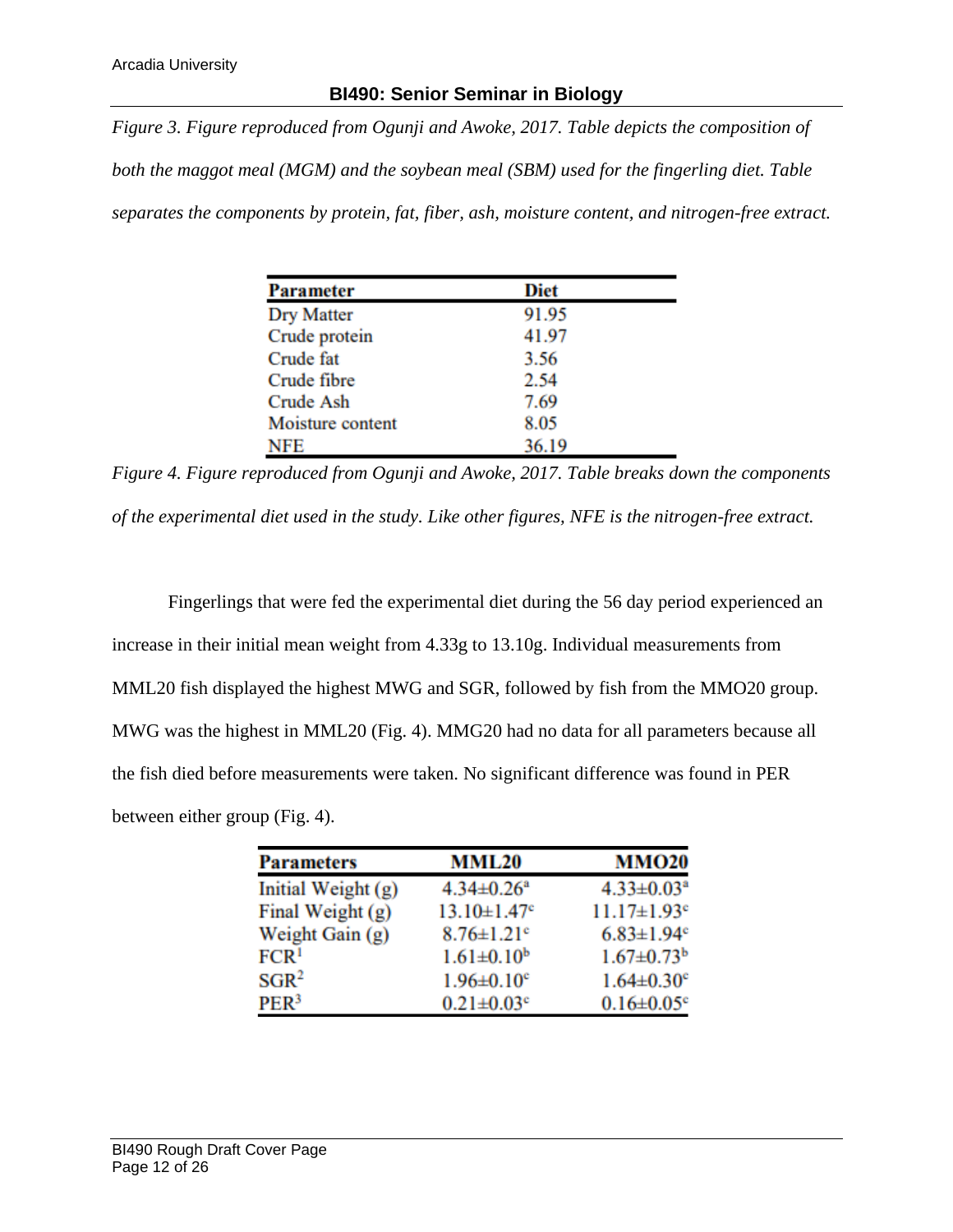*Figure 5. Figure reproduced from Ogunji and Awoke, 2017. Table details the growth performance for the fingerlings fed the experimental diet. The values are means based on the feeding groups and locations. Values in the same row with different superscripts are significantly different (p < 0.05).*

Dietary protein was higher in all the treatments in relation to its initial value. Fish from MMO20 garnered more body protein. This was significantly different compared to the other treatments ( $p < 0.05$ ; Fig. 5). Moreover, crude ash, crude fiber, crude fat, and moisture were significantly lower from the beginning measurements ( $p < 0.05$ ; Fig. 5).

| Compo-<br>nents $(\% )$ | <b>Initial</b><br>status      | <b>MML20</b>                  | <b>MMO20</b>                  |
|-------------------------|-------------------------------|-------------------------------|-------------------------------|
| Crude                   | 58.97±0.00 <sup>a</sup>       | $63.97 \pm 0.06^b$            | $71.28 \pm 0.00$ <sup>e</sup> |
| protein                 |                               |                               |                               |
| Crude fat               | $8.25 \pm 0.01$ <sup>d</sup>  | $5.87 \pm 0.06^a$             | $6.89 \pm 0.00$ <sup>c</sup>  |
| Crude ash               | $12.49 \pm 0.01$ <sup>d</sup> | $7.58 \pm 0.06^a$             | $9.07 \pm 0.00$ <sup>b</sup>  |
| Moisture                | $8.4 \pm 0.01$ <sup>e</sup>   | $6.68 \pm 0.06$ <sup>c</sup>  | $5.25 \pm 0.00^a$             |
| NFE <sup>1</sup>        | $11.71 \pm 0.01$ <sup>c</sup> | $15.90 \pm 0.14$ <sup>d</sup> | $7.51 \pm 0.00^a$             |

*Figure 6. Figure reproduced from Ogunji and Awoke, 2017. Table is used to determine the difference in composition of the carcass from the initial and final measurements for the fingerlings. All values are means for each group. Values with different superscripts in the same row are significantly different with p < 0.05. NFE means were determined using this formula: NFE = 100 – (% protein + % fat + % ash).* 

The PCV significantly decreased for all treatments ( $p < 0.05$ ; Fig. 6). Hb measurements were also significantly different for all locations ( $p < 0.05$ ; Fig. 6). RBC measurements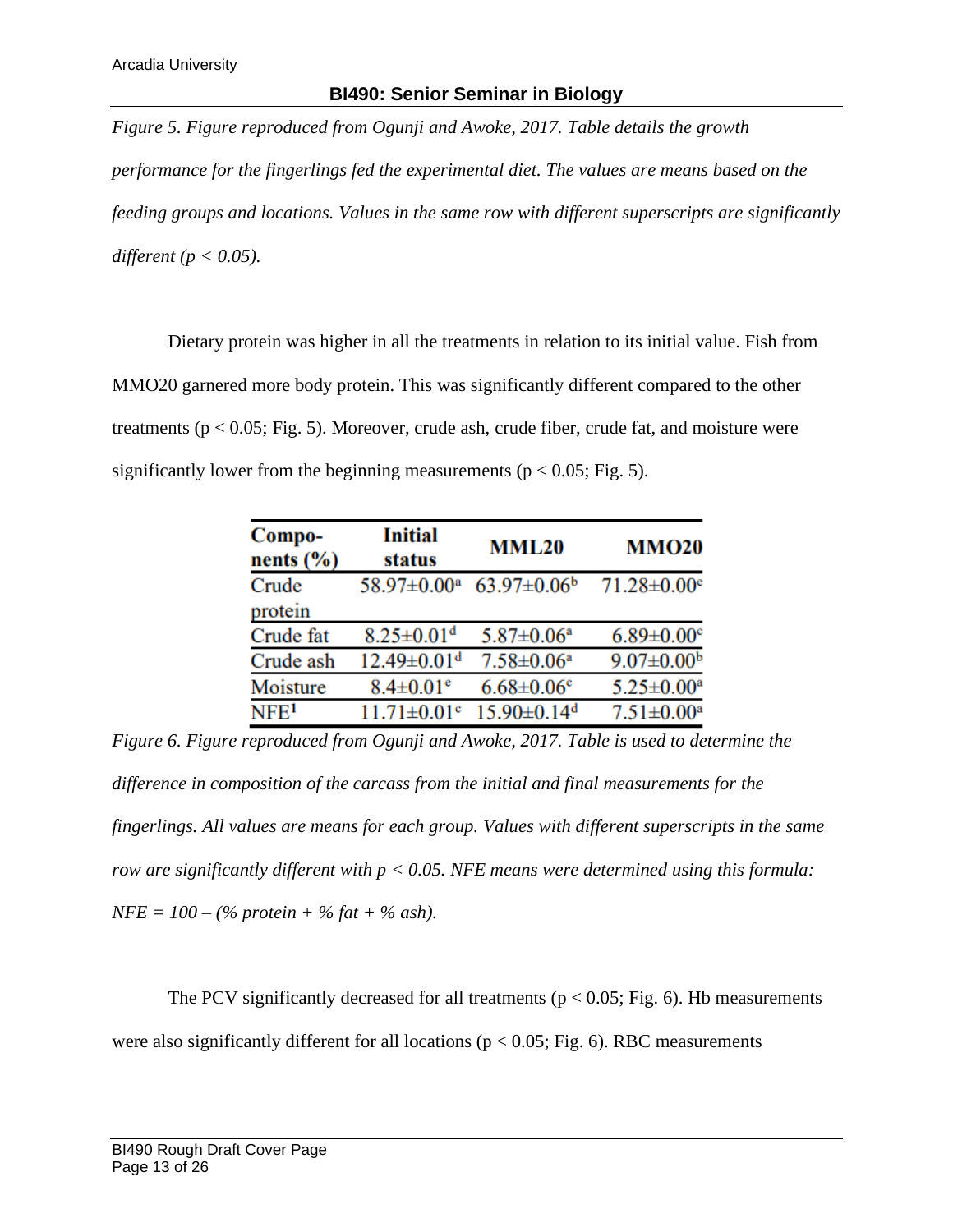significantly decreased from their initial status for each experimental group, however the

treatment groups did not differ significantly in WBC values (Ogunji and Awoke, 2017).

| <b>Parameters</b>             | Initial                   | <b>MML20</b>            | <b>MMO20</b>            |
|-------------------------------|---------------------------|-------------------------|-------------------------|
| $PCV$ $(\%)$                  | 26.00                     | 20.00                   | 20.00                   |
|                               | $\pm 0.58^{\rm b}$        | $\pm 1.54$ <sup>a</sup> | $\pm 0.58$ <sup>a</sup> |
| Hb $(g/100$ ml)               | 8.70                      | 6.60                    | 6.60                    |
|                               | $\pm 0.58$ <sup>a</sup>   | $\pm 0.23$ <sup>a</sup> | $\pm 0.17$ <sup>a</sup> |
| $WBC (10^3) mm^{-3}$          | 78.00                     | 57.00                   | 58.00                   |
|                               | $\pm$ 57.74 <sup>ab</sup> | $\pm 230.94^{\circ}$    | $\pm 173.20^{\rm a}$    |
| RBC $(10^3)$ mm <sup>-3</sup> | 6.40                      | 3.80                    | 6.90                    |
|                               | $\pm 0.12^{\mathrm{a}}$   | $\pm 0.17$ <sup>a</sup> | $\pm 0.14^{\rm a}$      |
| $MCHC$ $(\% )$                | 30.56                     | 33.09                   | 33.01                   |
|                               | $\pm 3.13^{\circ}$        | $\pm 0.76$ <sup>a</sup> | $\pm 0.09^{\mathrm{a}}$ |
| MCH(pg)                       | 7.36                      | 17.93                   | 9.58                    |
|                               | $\pm 0.18^{\mathrm{a}}$   | $\pm 0.71$ <sup>c</sup> | $\pm 0.41^{\rm b}$      |
| MCV(f)                        | 40.62                     | 52.57                   | 29.00                   |
|                               | $\pm 0.17^{\rm b}$        | $\pm 0.65^{\circ}$      | $\pm 1.34$ <sup>a</sup> |

*Figure 7. Figure reproduced from Ogunji and Awoke, 2017. Table depicts the hematological data from the subjects. Values presented are means of the feeding groups and different superscripts within the same row represent significant difference (* $p < 0.05$ *).* 

In relation to the previous study, more recent research was conducted in 2021. This was done by Kasihmuddin, Ghaffar, and Kumar Das in Malaysia. Two hundred *Clarias gariepinus* fingerlings were gathered from a local fish supplier and transported to the laboratory of University Kebangsaan Malaysia. Each fingerling had a mean weight of  $15.0g \pm 2.0g$ . The fish were acclimated in 26°C temperature water for one week. 180 of the fish were randomly divided into 12 recirculating 94L aquaria, each tank holding 15 fish. The fingerlings were divided into four groups, and each was exposed to a different experimental temperature of 26, 28, 30, or 32°C. The tanks were adjusted 1°C until they reached the experimental temperature. Once the respective tank reached its desired temperature the fingerlings were given an additional two days to acclimate. After that, initial body weight measurements  $(W_i)$  were taken. The fish were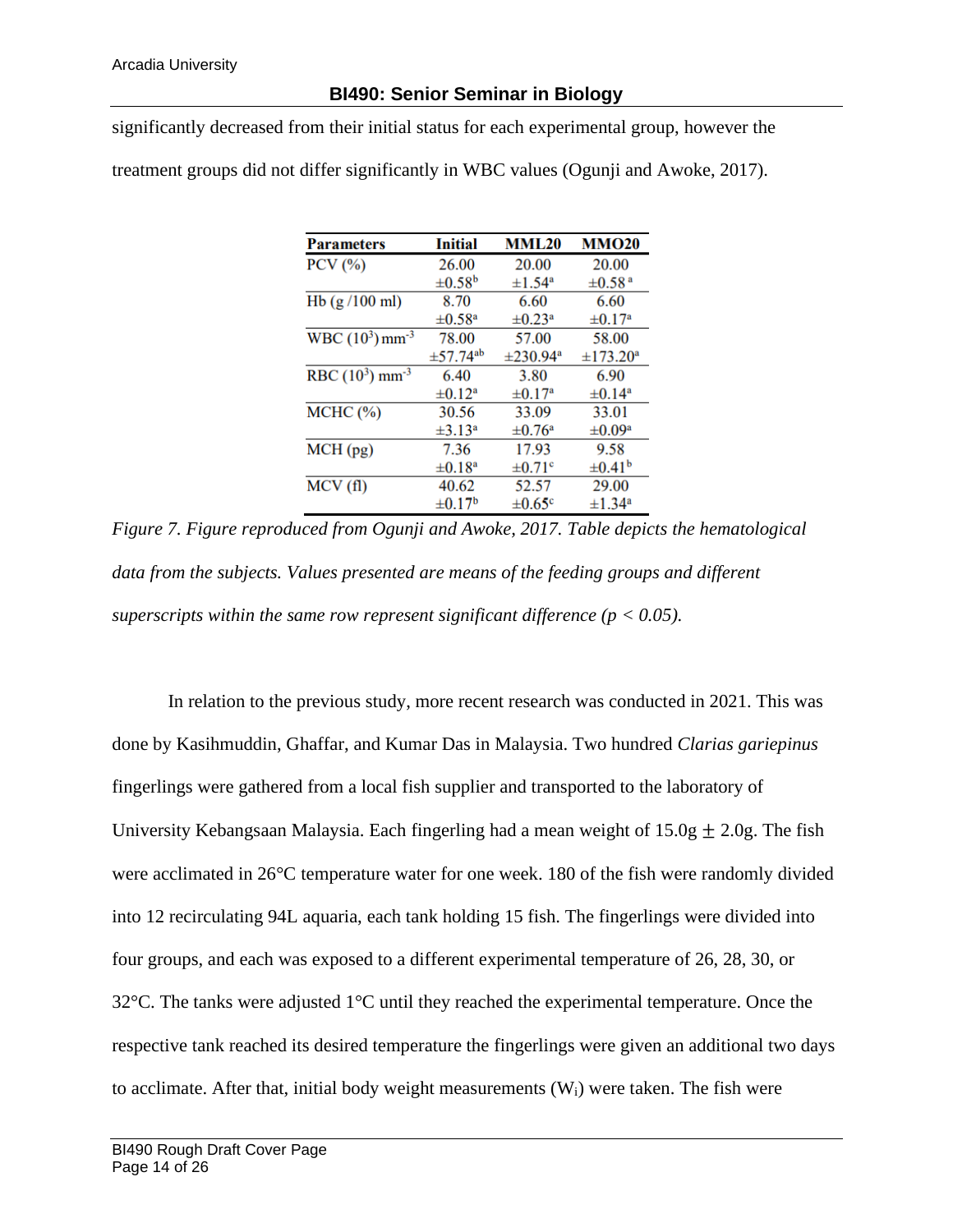#### **BI490: Senior Seminar in Biology**

anesthetized using  $\alpha$  – methyl quinoline prior to being weighed. The experiment began immediately after  $W_i$  was taken. The study was carried out for 70 days from February until April. They were fed 2% of their mean body wet weight twice a day. The amount was adjusted every week to sustain continued growth. Pellets that were uneaten were collected daily for calculations. Water level, pH, salinity, and photo-regimen were monitored and sustained throughout to prevent inaccurate results. Fish were weighed weekly for dietary adjustments and calculation purposes (Kasihmuddin et al., 2021).

Records were kept using several different calculations. W $_f$  represented final body weight, n was the total number of fish that survived at the end of the experiment, and t was the time in days. Body weight gain (BWG) was measured in grams using: BWG =  $(W_f - W_i)$  x n. Specific growth rate (SGR) was calculated using  $SGR = (lnW_f - lnW_i)/t$  x 100. Relative growth rate (RGR) was calculated with  $RGR = (W_f - W_i) / W_i x 100$ . Daily Growth Rate (DGR) was done using  $DGR = (W_f - W_i) / t \times 100$ . Survival percentage was done by dividing n by the initial number of fish stocked multiplied by 100. Food consumption (FC) in grams per day was done using FC = food consumed (g) x  $t^{-1}$ . Food conversion ratio (FCR) was a percentage calculation to measure how well the fingerlings can convert the feed into body mass,  $FCR =$  total feed fed  $/$ total weight gained. Lastly, food conversion efficiency (FCE), different from FCR, is the ability of the fish to convert the food into body mass,  $FCE =$  (Weight gain / Feed intake) x 100 (Kasihmuddin et al., 2021).

After final weight measurements were taken, fish were returned to their respective tanks and starved for 72 hours. Fish from each experimental group were chosen for gastric emptying time (GET) analysis. After feeding, five fish from each group were analyzed at every predetermined time. Fish guts were analyzed every two hours starting right after feeding up until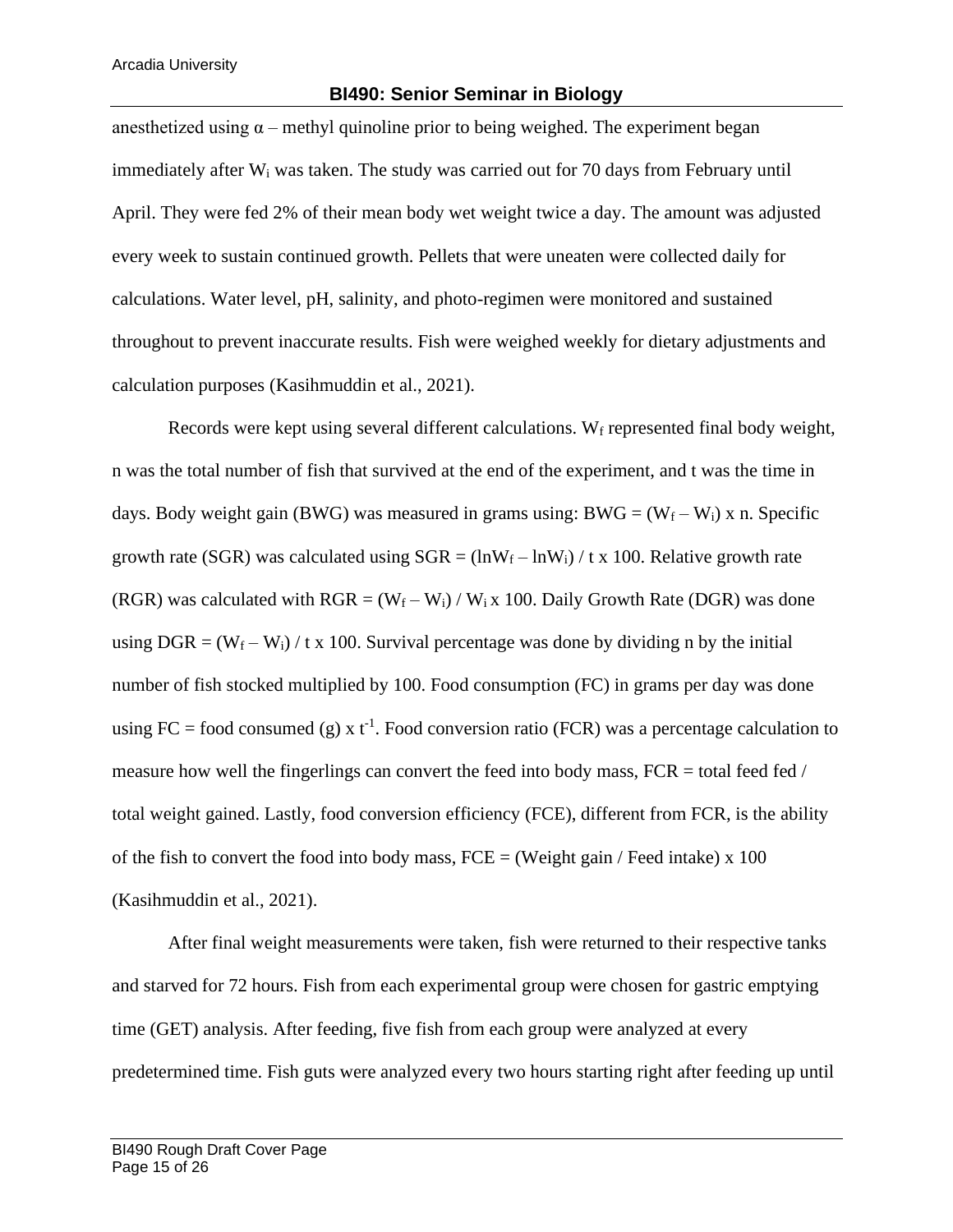18 hours after feeding. The fish guts were photographed to track the movement of the food, once photographed the fish were fin clipped and returned to their tank to recover. A one-way analysis of variance (ANOVA) was completed once all data had been collected (Kasihmuddin et al., 2021).

A rise in temperature from 26<sup>o</sup>C to 32<sup>o</sup>C showed no significant difference ( $p > 0.05$ ) when it came to the following parameters:  $W_i$ ,  $W_f$ , BWG, SGR, RGR, DGR, survival percentage, and FC (Fig. 7). The initial weight showed no significant difference ( $p > 0.05$ ) supporting the validity and accuracy of the experiment. Both FCR and FCE were affected by a rise in temperature and significantly different ( $p < 0.05$ ; Fig. 7). FCR and FCE registered the highest at temperatures of 30°C and 32°C (Fig. 7).

| <b>Parameters</b>            | $26^{\circ}$ C                | 28 °C                         | $30^{\circ}$ C      | $32\text{ °C}$                | <i>p</i> -Value |
|------------------------------|-------------------------------|-------------------------------|---------------------|-------------------------------|-----------------|
| $W_i(g)$                     | $18.14 \pm 1.87$              | $19.00 \pm 1.22$              | $20.33 \pm 1.26$    | $19.78 \pm 0.79$              | 0.26            |
| $W_f(g)$                     | $50.57 \pm 4.12$              | $50.31 \pm 5.79$              | $53.09 \pm 5.21$    | $49.18 \pm 4.75$              | 0.81            |
| BWG(g)                       | $486.43 \pm 36.28$            | $438.43 + 64.51$              | $458.61 \pm 57.19$  | $416.41 \pm 56.00$            | 0.82            |
| $SGR$ (% day <sup>-1</sup> ) | $1.50 \pm 0.05$               | $1.32 \pm 0.07$               | $1.30 \pm 0.09$     | $1.26 \pm 0.08$               | 0.10            |
| RGR (%)                      | $187.59 \pm 10.50$            | $155.86 \pm 12.19$            | $154.28 \pm 14.50$  | $146.16 \pm 13.84$            | 0.11            |
| $DGR$ (% day <sup>-1</sup> ) | $46.33 \pm 3.46$              | $44.74 \pm 6.58$              | $46.80 \pm 5.83$    | $42.49 \pm 5.71$              | 0.94            |
| Survival (%)                 | $100 \pm 0.00$                | $95.56 \pm 2.22$              | $95.56 \pm 4.44$    | $93.33 \pm 3.85$              | 0.72            |
| FC (g day <sup>-1</sup> )    | $0.76 \pm 0.06$               | $0.77 \pm 0.11$               | $0.84 \pm 0.10$     | $0.85 \pm 0.11$               | 0.87            |
| <b>FCR</b>                   | $2.01 \pm 0.03$ <sup>a</sup>  | $1.79 \pm 0.03$ <sup>ab</sup> | $1.72 \pm 0.04$ bc  | $1.64 \pm 0.02$ c             | < 0.05          |
| FCE $(\% )$                  | $49.85 \pm 0.68$ <sup>a</sup> | $55.93 \pm 0.80^{\mathrm{b}}$ | 58.36 $\pm$ 1.39 bc | $61.10 \pm 0.66$ <sup>c</sup> | < 0.05          |
|                              |                               |                               |                     |                               |                 |

*Figure 8. Figure reproduced from Kasihmuddin et al., 2021. Table includes the measurements and calculations regarding the growth performance and feed utilization for the fingerling test subjects for each experimental group. Values are all means* ± *standard error of mean values per treatment. Rows that have different superscripts indicate those that are significantly different (p*   $< 0.05$ ).

The results also determined the GET of *C. gariepinus* is very dependent on the

temperature (Fig. 8). As temperature increased from  $26^{\circ}$ C to  $32^{\circ}$ C the GET shortened by an

interval of two hours (Fig. 8). The 32°C experimental group had the fastest digestion, in which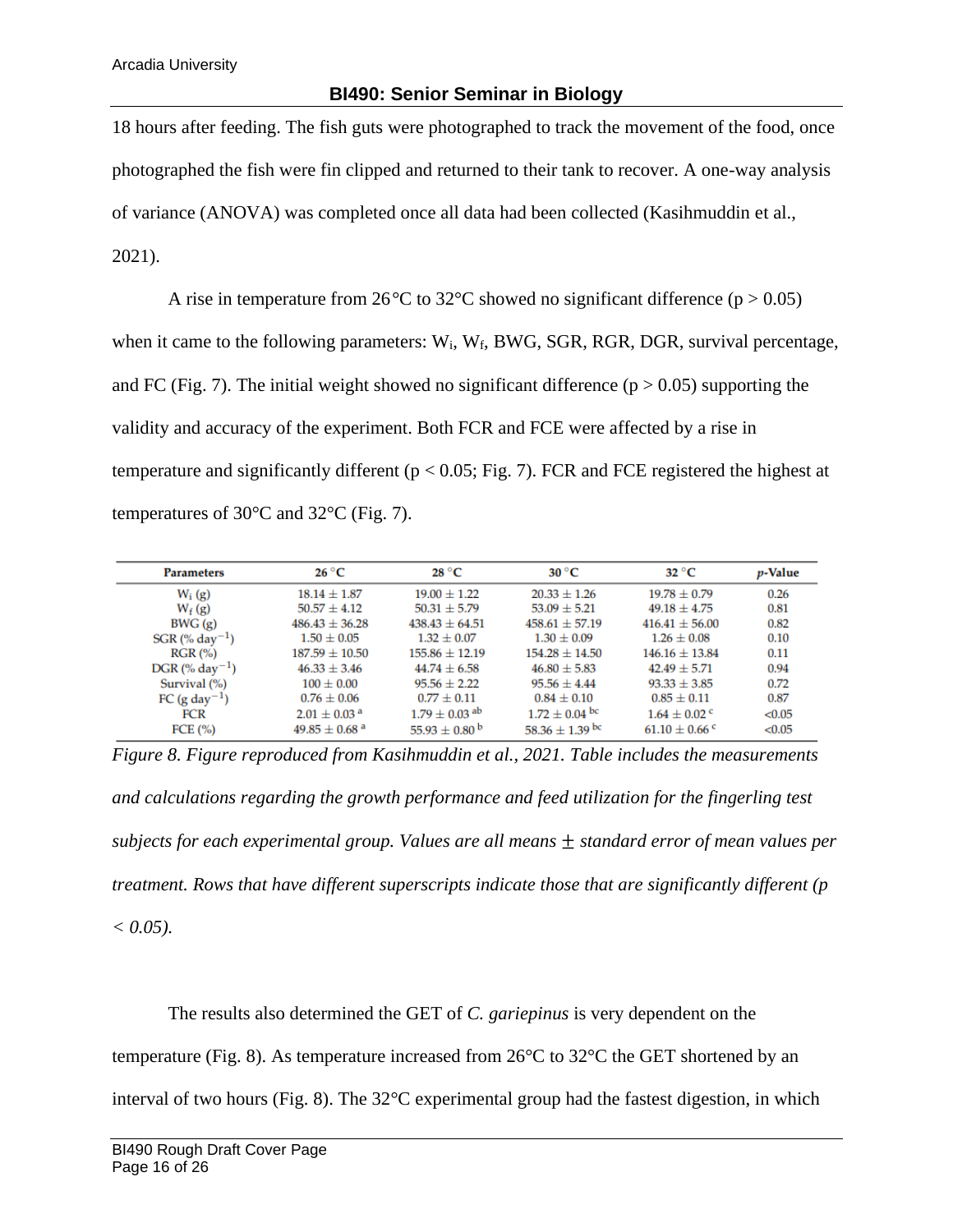food was completely digested by the  $10<sup>th</sup>$  hour. The  $30<sup>o</sup>C$  experimental group completely digested its food after 12 hours, the 28°C experimental group took 14 hours and the 26°C experimental group took the longest at 16 hours (Fig. 8).



*Figure 9. Figure reproduced from Kasihmuddin et al., 2021. Figure graphically illustrates the percentage of food remaining in the fish's digestive system over the time in hours. It is divided into two-hour intervals and each experimental group is represented by a different textured line. The black solid line is 26°C, the blue dashed line is 28°C, the red dotted line is 30°C, and the green dashed and dotted line represents 32°C. Error bars are present to depict the SE for the mean percentage values at each time point.*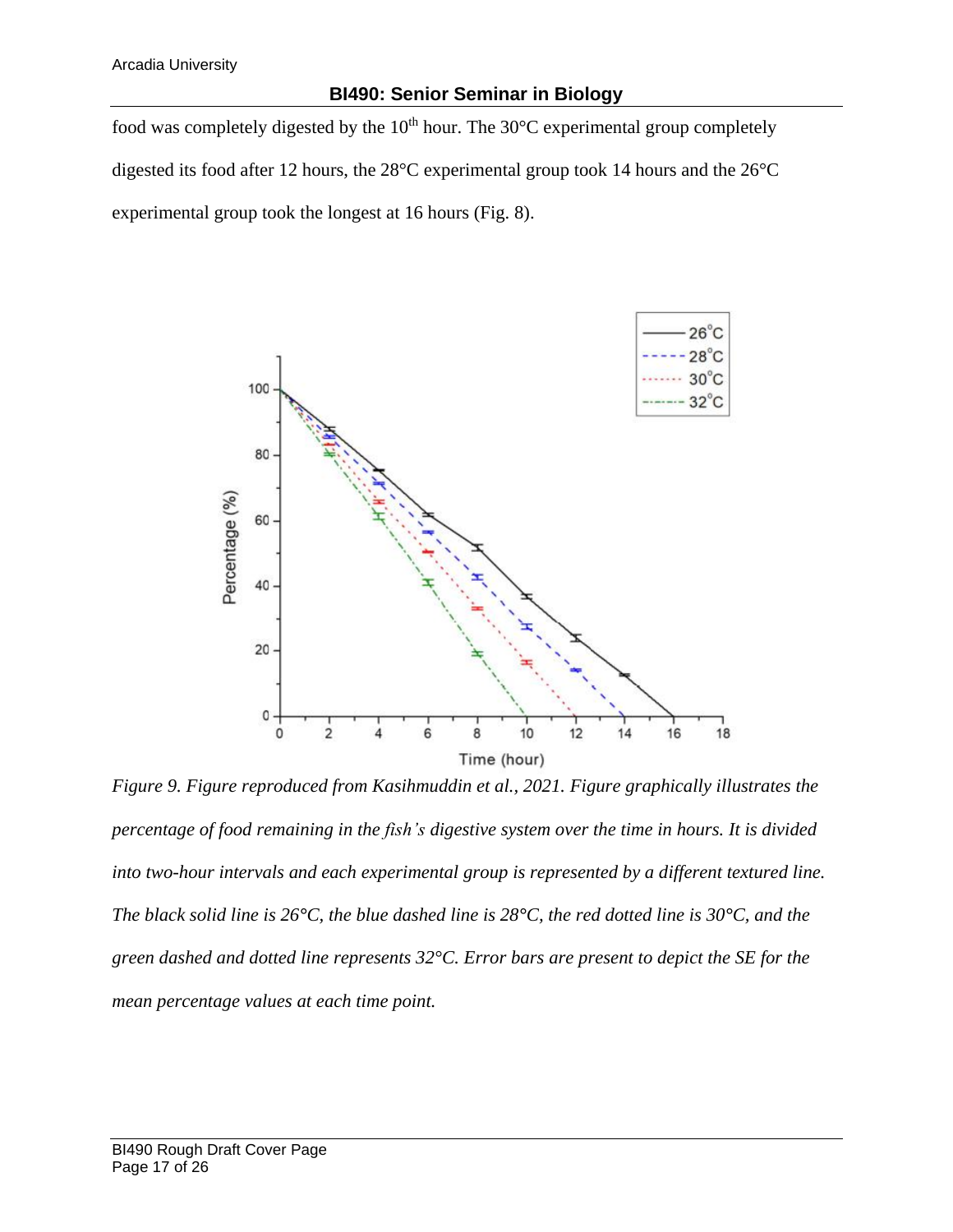#### **Discussion**

Results suggest inconclusive and differing responses for *Clarias gariepinus* when present in warmer water conditions. In the first experiment conducted by Ogunji and Awoke, all the experimental fish died just eight days after exposure. The temperature had reached 40°C at this time and temperature that surpasses the optimum limits is detrimental to the wellbeing of the fish. This results from metabolic strain and negatively affects immunity levels, reproductive capacity, and growth (Cnaani, 2006). Other research done on the *Clarias gariepinus* determined that in extreme temperatures the species is unable to adapt and respond quick enough physiologically to survive. This leads to the mortality observed from changes in osmoregulatory functions and metabolic pathways (Adeyamo et al., 2003).

The most successful growth performance in Ogunji and Awoke's study was seen in fish from the experimental laboratory treatment tanks. However, FCR was not statistically significant between the treatment groups. Fish from the outdoor experimental group, that registered the lowest water temperature, were able to accumulate more body protein than the laboratory treatment group. In the laboratory experimental group, an overall decrease in the number of erythrocytes was observed. A reduction in Hb and PCV was detected from the initial status. However, none of these values fell outside the typical hematocrit range established by Dienye and Olumuji in 2014. Decreased PCV is indicative of a shortfall in the expected levels of RBC. A rise in temperature hinders RBC ability to carry oxygen and results in an overall increase in RBC count to compensate. A decrease in erythrocyte count not only causes a low oxygen availability but also has a cascade of metabolic consequences (Gross et al., 1996). Overall, fish that inhabited the ambient laboratory conditions performed better than the other treatment groups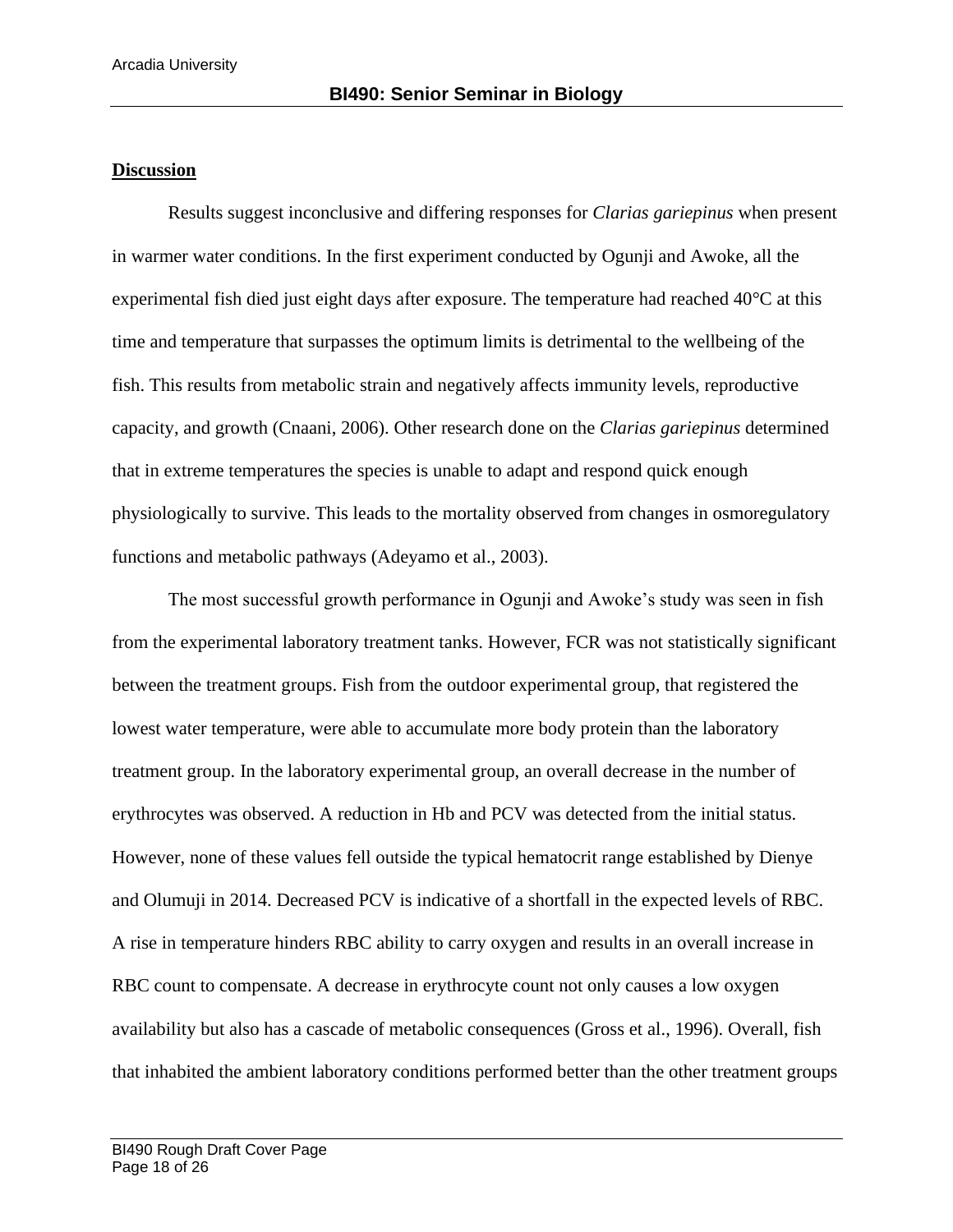(Ogunji and Awoke, 2017).

In the second study completed by Kashimuddin et al., no significant difference was seen in the growth parameters at the various temperatures observed. There was no significant difference in the initial weight recorded to ensure experiment accuracy. Based on this it supports similar research that the optimum water temperature for the growth of the African catfish is between 26°C and 32°C. FCR and FCE increased as temperature rose. Appetite increases as temperature rises; this causes FCE to rise. A decreased FCR meant that the fish were able to utilize feed more efficiently, increase protease activity, and increase protein digestibility (Kashimuddin et al., 2021). Although the demonstrated increase in FCR and FCE was consistent with other studies the concern is the lack of significant difference in growth parameters. No significant difference was seen in growth parameters despite the feed utilization increase. Most likely, these values could have been skewed due to the mortality from cannibalism observed in every treatment group except those at 26°C. Genetic background could also have played a role in the FCE and FCR calculations (Kashimuddin et al., 2021).

GET of the African catfish was determined to be very reliant on temperature range in the experimental group (Kashimuddin et al., 2021). As water temperature rose, the gastric emptying time decreased 2 hours for every 2°C the water temperature increased. The experimental group inhabiting  $32^{\circ}$ C conditions took 10 hours to evacuate feed while the group inhabiting  $26^{\circ}$ C took 16 hours. GET was quicker as temperature rose because it was accompanied by an increase in digestive enzyme activity (Kashimuddin et al., 2021). This trend directly correlates with a study done on channel catfish that as FCE increased so did GET (Suja et al., 2009).

In addition to both studies, more detailed research needs to be completed that examines larger physiological parameters. The effect on overall growth for both studies was overall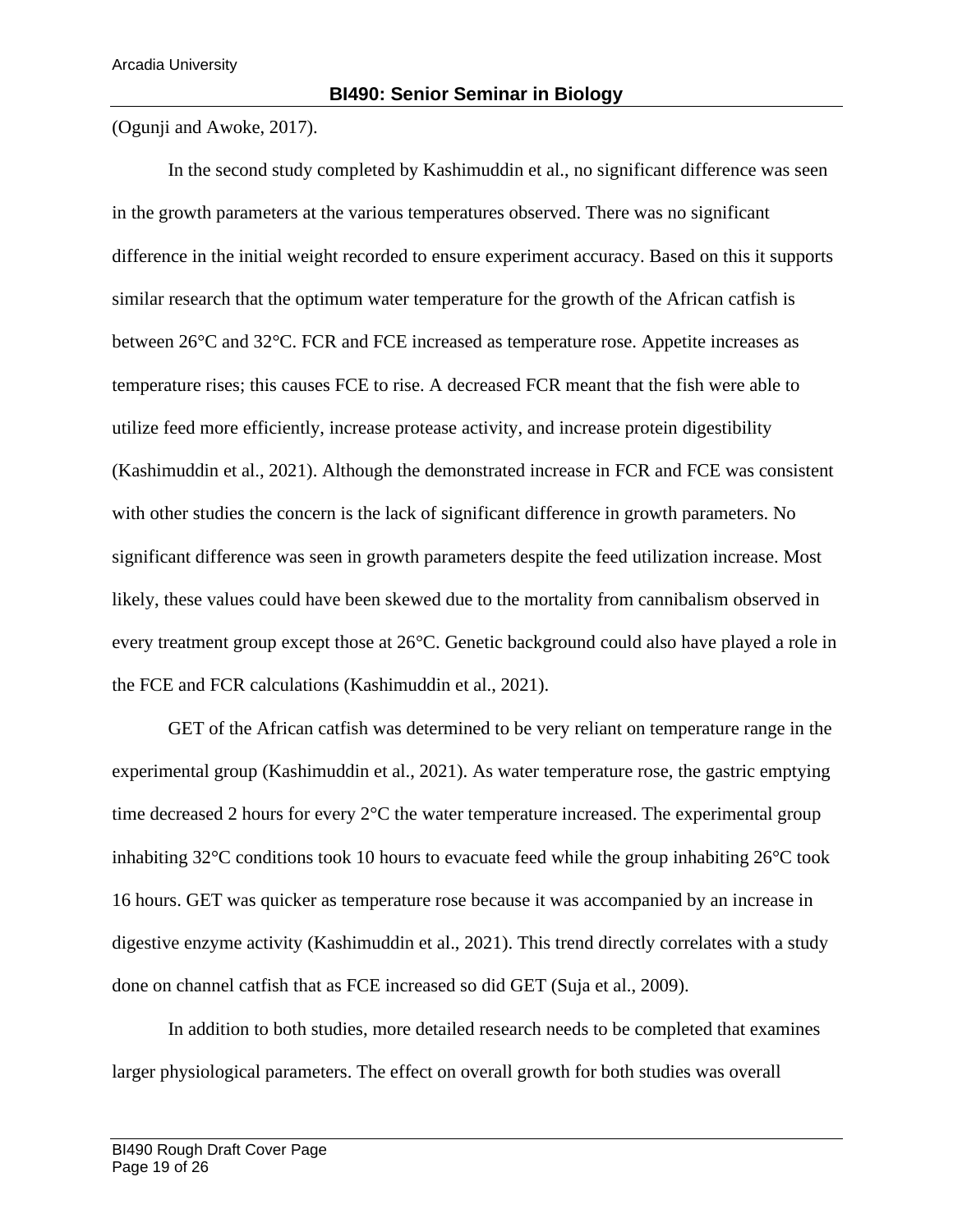statistically insignificant. The first study could have benefitted from a fourth group with a median water temperature to provide more experimental data. The second study could introduce wider parameters of temperature to examine the exact optimum temperature for *C. gariepinus*  development. Hematological decreases were seen in one study, but data was limited because there was a lack of temperature differentiation. A wider range of temperature in the tanks may have seen the hemoglobin, PCV, and RBC counts continue to lower outside the normal range. The experimental model of Kashimuddin et al. could be implemented with the tests from Ogunji and Awoke's study to paint a better picture of the hematological trend.

In 2019, a similar study was completed on largemouth bass populations to examine the effect environmental warming had on their growth and metabolism. Conversion efficiency was significantly higher and metabolic resting rate was significantly lower in populations inhabiting 30°C than those in 24°C water (White and Wahl, 2019). They found the reason is that a lower metabolic resting rate provides a greater supply of energy available for other processes. Their research determined that metabolic resting rate and growth are linked and can attribute to a higher FCE (White and Wahl, 2019).

Another study with freshwater trophic cascades in 2016 was done over 12 years and examined phytoplankton, zooplankton, planktivorous and piscivorous groups. They studied lakes that were naturally heated from their use in power plant cooling. The warmer waters demonstrated no significant differences in the phytoplankton population (Mulhollem et al., 2016). Warmer temperatures provide earlier algal growth but greater performance for herbivores may negate this. However, a significant decrease was seen in zooplankton populations present in waters over 30°C. This can be due to several factors. Hatchling abundance has been seen to decrease when spring temperatures occur earlier. Elevated temperatures can reduce the number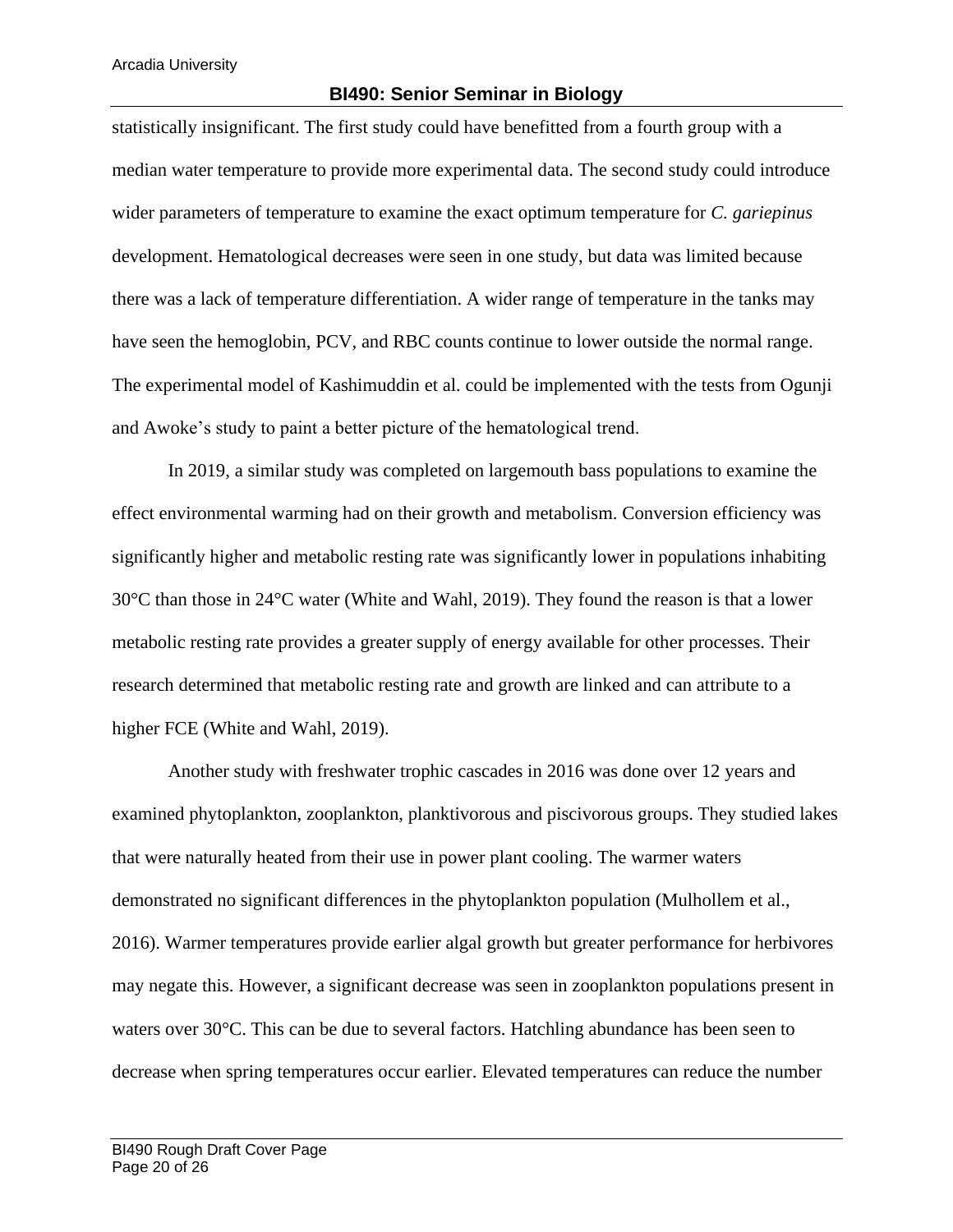#### **BI490: Senior Seminar in Biology**

of habitable locations for temperature-sensitive zooplankton. Lastly, the decrease could have been due to an increased predation from planktivorous fish. Since most fish are ectothermic it is expected that ontogeny will be affected by elevated temperatures (Mulhollem et al., 2016). Fish in the warmer lakes exhibited earlier onset of spawning. The peak spawning period occurred one month sooner. A lower density of planktivorous fish was observed in the warmer temperatures. The piscivorous species experienced greater growth most likely from less drastic winter temperatures and a longer growing season. Largemouth bass populations from the heated lakes were on average 20mm longer than their ambient counterparts (Mulhollem et al., 2016).

A simulated global warming environment was studied using rainbow trout in 2001 and made several conclusions. It determined that fish living in the upper threshold of their thermal tolerance could be severely at risk to global warming. They discovered that in the late summers, when water temperatures were highest, an increase of 2<sup>o</sup>C inhibited growth and appetite despite an excess of food available (Morgan et al., 2001). However, in the winter these populations benefitted from a 2°C increase in temperature seen with stimulated metabolism, appetite, and growth up to 60%. This study also discovered that fish with prolonged exposure to a 2°C increase in temperature exhibited a higher lethal temperature than fish from ambient populations. This means a gradual environmental warming may allow for fish to adapt. They concluded that although there may be metabolic benefits to these populations in the winter, fish living in the upper threshold of their thermal tolerance could see devastating effects in the summer (Morgan et al., 2001).

The effect environmental warming has on freshwater life is varying. Some species like largemouth bass benefit from increased temperatures while zooplankton populations suffer. African catfish in these studies did not have any adverse effects when within temperatures below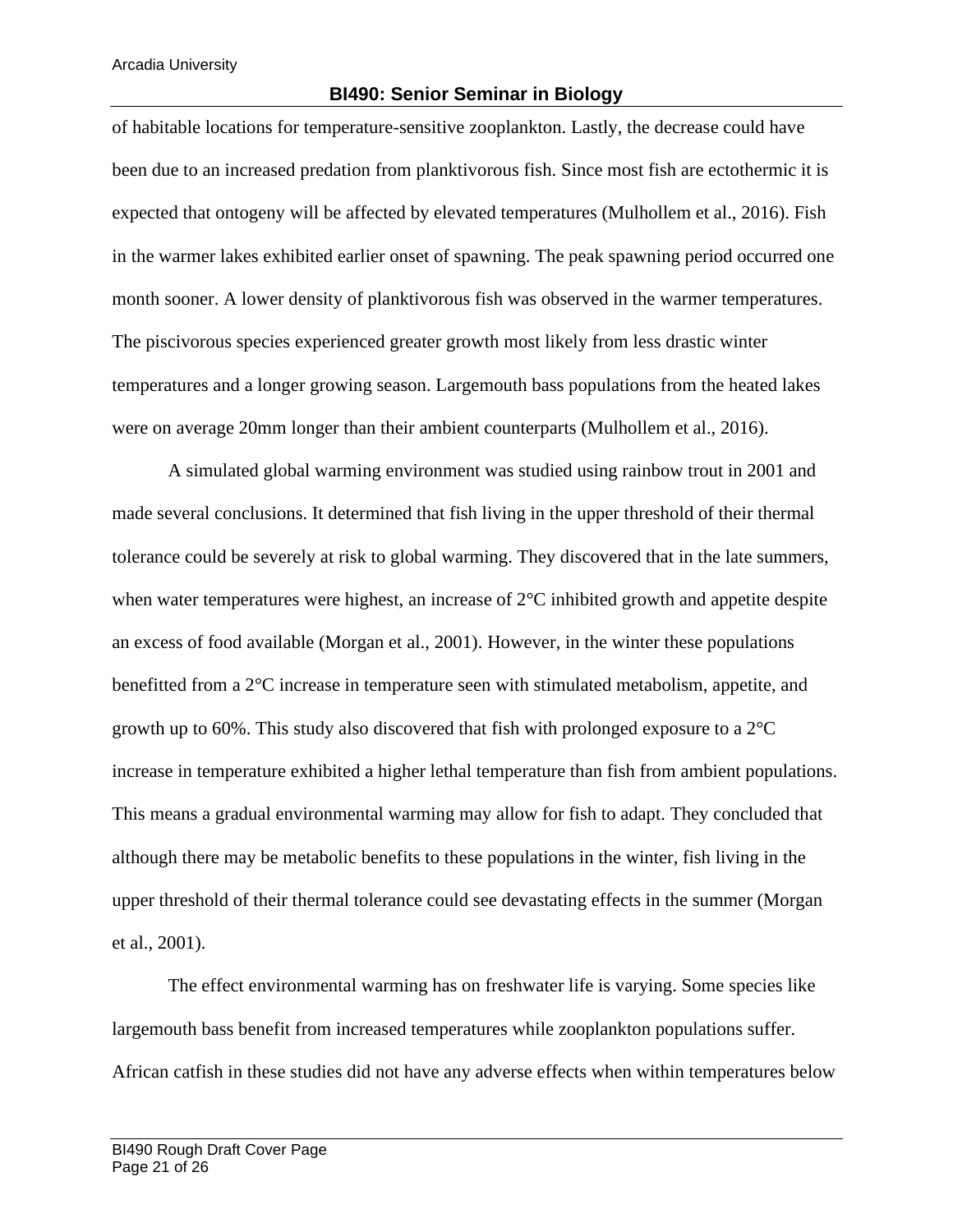#### **BI490: Senior Seminar in Biology**

40°C. This could make them even more popular in aquaculture for the future. Overall, this can be worrisome for freshwater biodiversity. It can make the importance of farmed fisheries even more prevalent in society with a growing world population. More research needs to be conducted on the thermal threshold for *C. gariepinus* to ensure their success. Without *C. gariepinus,* it could create a hunger issue in several regions that rely on their production (Mulligan, 2015). An isolated study just on the growth variation at different temperatures needs to be done to establish a optimum thermal temperature range. An examination on the resting metabolic rate like White and Wahl's experiment could be beneficial. If temperatures continue to rise it could reach a level that inhibits the growth of the African catfish to a point that another species may be more advantageous to farm. A more recent study should also be conducted on the effect environmental warming has on the entire aquatic ecosystem. More temperature values should be added to provide accurate trend depictions. Additional research can also be done to evaluate the effect warmer temperatures have on population density. Warm water is unable to withhold the oxygen levels that cooler waters do. Could this influence the survivability of populations and create a population cap? Spawning rate was examined by Mullhollem et al. but not in African catfish populations. They are also ectotherms so their ontogeny and physiology can be altered by temperature changes. If changes were seen in planktivorous populations spawning, then changes may be seen in *C. gariepinus* populations.

Lastly, the only way to prevent all these potential issues yet to be studied is to implement environmental warming mitigation immediately. Temperatures are rising globally at an accelerated rate (Shuhua, 2021). The research on the freshwater ecological effects is inconclusive. Lethality was demonstrated in elevated temperatures for the African catfish, so other fish may have a lower lethal temperature (Ogunji and Awoke, 2017). An increase in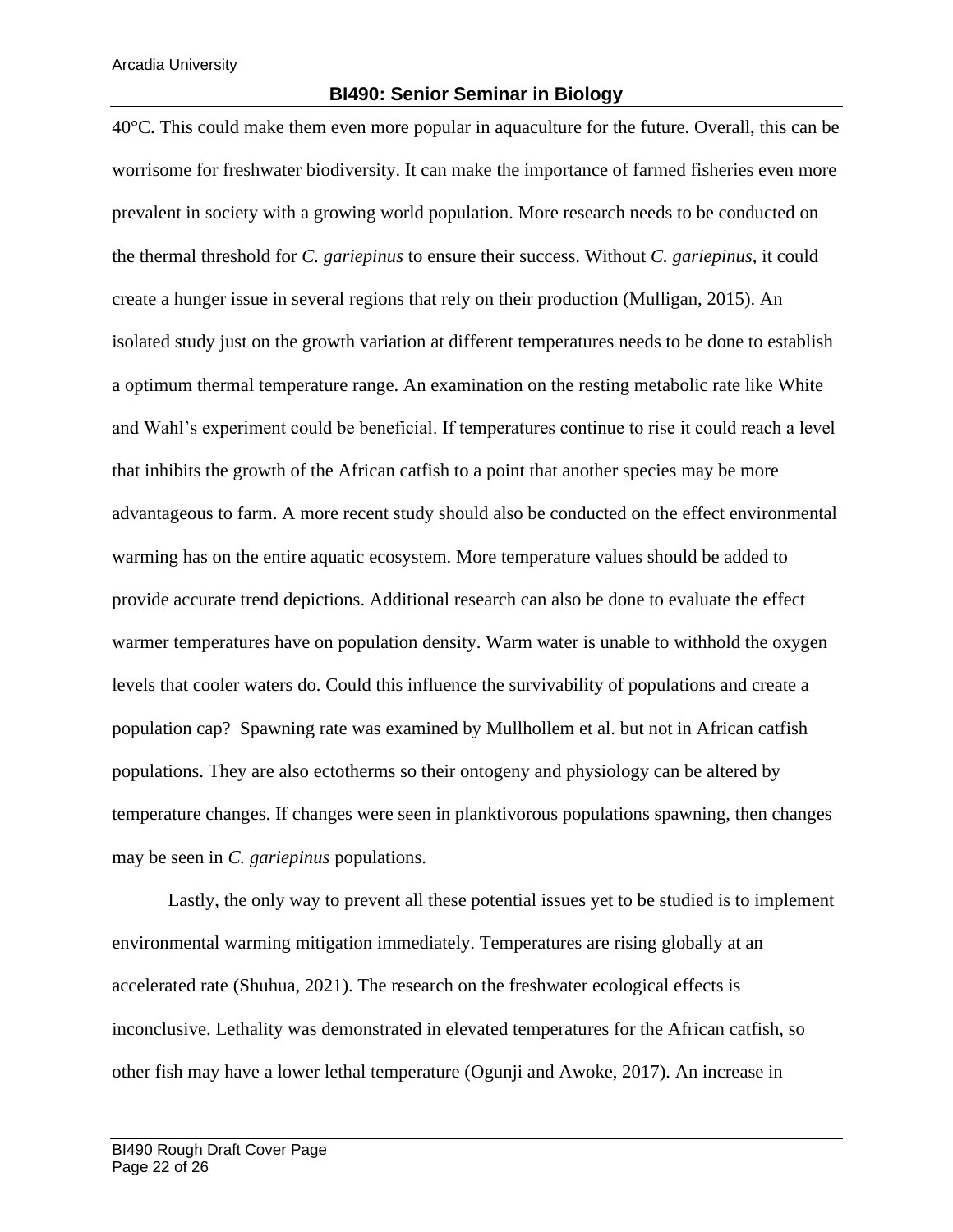research in this field can only benefit the issue. More awareness means greater support. The work being done in the Amazon to reduce deforestation and biofuels was influenced by the public support pushing government officials. Extensive research can allow governments to make urbanization decisions while considering the ecological ramifications. Mitigation of environmental warming is the only way to protect aquatic ecosystems (Fearnside, 2009).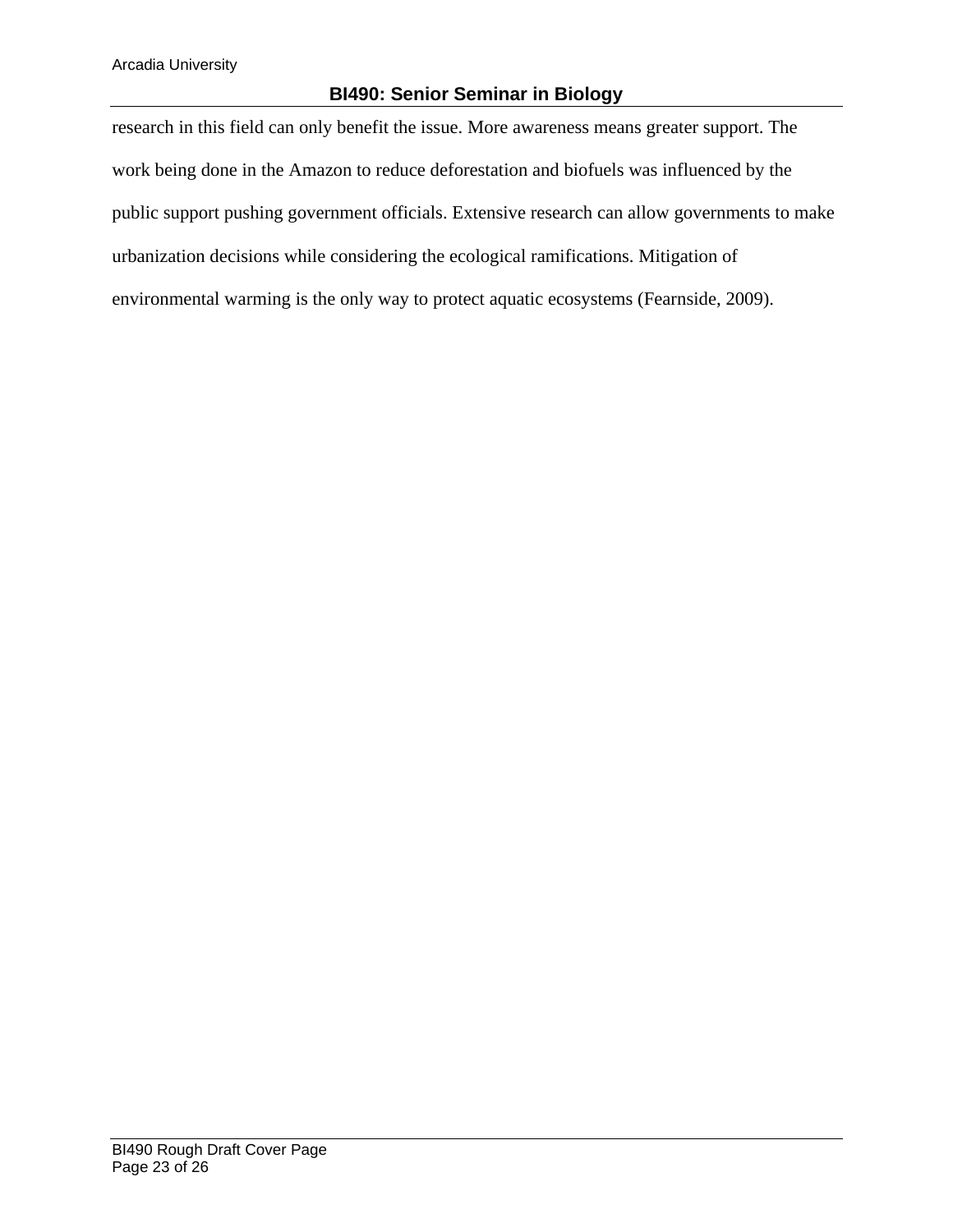#### **Bibliography**

- Adeyemo, O.K., S.A. Agbede, A.O. Olaniyan and O.A.Shoaga. (2003) The haematological response of Clarias Gariepinus to changes in acclimation temperature. African Journal of Biomedical Research, 6: 105-108.
- Alexandrova, U., Kotelnikov, A., Kotelnikova, S., Firsova, A., & Kuzov, A. (2021). Early ontogeny of *Clarias gariepinus* and its features under artificial cultivation at different temperature conditions. In IOP Conference Series: Earth and Environmental Science, Vol. 937, No. 3, p. 032035.
- Cnaani, A. (2006). Genetic perspective on stress and disease resistance in Aquaculture. Isreali Journal of Aquaculture Bamidgeh, 58: 375-383.
- Dallas, H. F., & Rivers-Moore, N. (2014). Ecological consequences of global climate change for freshwater ecosystems in South Africa. South African Journal of Science, 110(5/6), 48– 58.
- Dienye, H.E. and O.K. Olumuji. (2014). Growth performance and haematological responses of African mud catfish Clarias gariepinus fed dietary levels of Moringa oleifera leaf meal. Net Journal of Agricultural Science, 2(2): 79-88.
- Fearnside, P. (2009). Global warming in Amazonia: impacts and Mitigation. Acta Amazonica. v. 39, n. 4. 2009, pp. 1003-1011.

Gao, T., & Gurd, B. (2019). Hospital size. Chart. BMC Health Services Research, 19(1), 6.

Gross, R., M. Gliwitzki, P. Gross and F. Klaus (1996). Food and nutrition Bulletin. United Nations University Press, 17(1).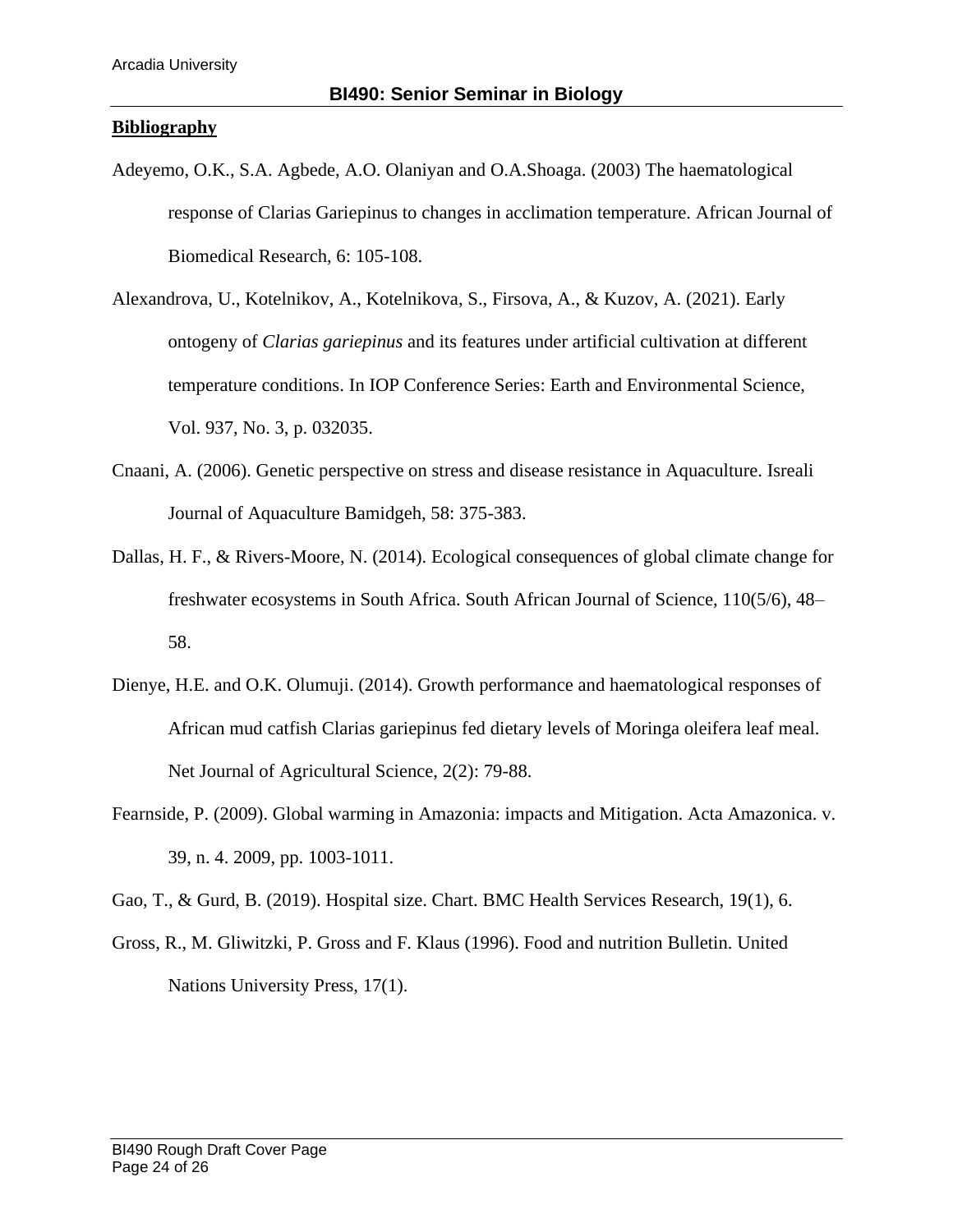- Kasihmuddin, S. M., Ghaffar, M. A., & Das, S. K. (2021). Rising Temperature Effects on Growth and Gastric Emptying Time of Freshwater African Catfish (Clarias Gariepinus) Fingerlings. Animals, (2076-2615), 11(12), 3497.
- Malhi, Y., Roberts, J. T., Betts, R. A., Killeen, T. J., Wenhong Li, & Nobre, C. A. (2008). Climate Change, Deforestation, and the Fate of the Amazon. Science, 319(5860), 169– 172.
- Morgan, I.J., McDonald, D.G. and Wood, C.M. (2001). The cost of living for freshwater fish in a warmer, more polluted world. Global Change Biology, 7. pp. 345-355.
- Mulhollem, J., Colombo, R., and Wahl, D. (2016). Effects of Heated Effluent on Midwestern US Lakes: Implications for Future Climate Change. Aquatic Sciences, vol. 78, no. 4, pp. 743–753.
- Mulligan, G. (2015). Taking pressure off Africa's oceans. African Business, 49(417), 48.
- Ogunji, J. O., & Awoke, J. (2017). Effect of environmental regulated water temperature variations on survival, growth performance and haematology of African catfish, Clarias gariepinus. Our Nature, 15(1/2), 26–33.
- Păpuc, T., Petrescu-Mag, I. V., Gavriloaie, C., Botha, M., Kovacs, E., & Coroian, C. O. (2019). Swimming in the mud - a short review of environmental parameter ranges tolerated by Clarias gariepinus. Extreme Life, Biospeology & Astrobiology, 11(1), 9–17.
- Polley, H. W., Briske, D. D., Morgan, J. A., Wolter, K., Bailey, D. W., & Brown, J. R. (2013). Climate Change and North American Rangelands: Trends, Projections, and Implications. Rangeland Ecology and Management, 66(5), 493–511.